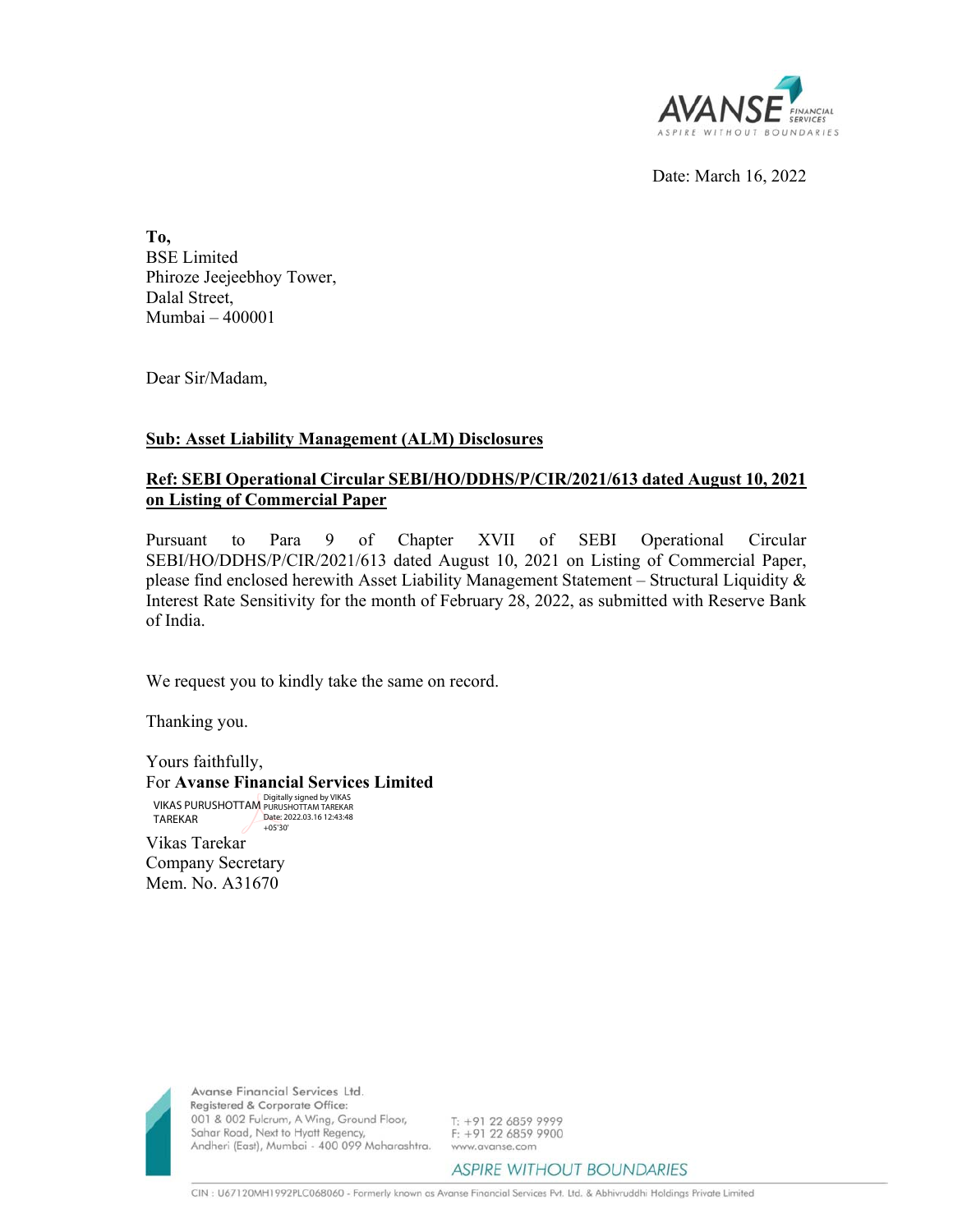

**All Monetary Items present in this return shall be reported in ₹ Lakhs Only**

| <b>Table 2: Statement of Structural Liquidity</b>                                                         |              |              |                                   |                    |                                 |                            |                      |                      |                        |                  |                     |               |                  |                                                     |              |                  |
|-----------------------------------------------------------------------------------------------------------|--------------|--------------|-----------------------------------|--------------------|---------------------------------|----------------------------|----------------------|----------------------|------------------------|------------------|---------------------|---------------|------------------|-----------------------------------------------------|--------------|------------------|
|                                                                                                           |              |              |                                   |                    | 15 days to 30/31 Over one month | Over two                   | Over 3 month:        | <b>Over 6 months</b> | <b>Over 1 year and</b> | Over 3 years and |                     |               |                  | Actual outflow/inflow during last 1 month, starting |              |                  |
| <b>Particulars</b>                                                                                        |              |              | 0 day to 7 days 8 days to 14 days | days (One<br>month | and upto 2<br>months            | onths and upto<br>3 months | and upto 6<br>months | and upto 1 year      | upto 3 years           | upto 5 years     | <b>Over 5 years</b> | <b>Total</b>  | <b>Remarks</b>   | 0 day to 7 days 8 days to 14 days                   |              | 15 days to 30/3: |
|                                                                                                           |              | X010         | <b>X020</b>                       | <b>X030</b>        | <b>X040</b>                     | <b>X050</b>                | <b>X060</b>          | <b>X070</b>          | <b>X080</b>            | <b>X090</b>      | <b>X100</b>         | <b>X110</b>   | <b>X120</b>      | <b>X130</b>                                         | X140         | days             |
|                                                                                                           |              |              |                                   |                    |                                 |                            |                      |                      |                        |                  |                     |               |                  |                                                     |              | <b>X150</b>      |
| A. OUTFLOWS                                                                                               |              |              |                                   |                    |                                 |                            |                      |                      |                        |                  |                     |               |                  |                                                     |              |                  |
| 1.Capital (i+ii+iii+iv)                                                                                   | <b>Y010</b>  | 0.00         | 0.00                              | 0.00               | 0.00                            | 0.00                       | 0.00                 | 0.00                 | 0.00                   | 0.00             | 8.259.19            | 8.259.19      |                  | 0.00                                                | 0.00         | 0.00             |
| (i) Equity Capital                                                                                        | Y020         | 0.00         | 0.00                              | 0.00               | 0.00                            | 0.00                       | 0.00                 | 0.00                 | 0.00                   | 0.00             | 8,259.19            | 8,259.19      |                  | 0.00                                                | 0.00         | 0.00             |
| (ii) Perpetual / Non Redeemable Preference Shares                                                         | <b>Y030</b>  | 0.00         | 0.00                              | 0.00               | 0.00                            | 0.00                       | 0.00                 | 0.00                 | 0.00                   | 0.00             | 0.00                | 0.00          |                  | 0.00                                                | 0.00         | 0.00             |
| (iii)) Non-Perpetual / Redeemable Preference Shares                                                       | <b>Y040</b>  | 0.00         | 0.00                              | 0.00               | 0.00                            | 0.00                       | 0.00                 | 0.00                 | 0.00                   | 0.00             | 0.00                | 0.00          |                  | 0.00                                                | 0.00         | 0.00             |
| (iv) Others                                                                                               | <b>Y050</b>  | 0.00         | 0.00                              | 0.00               | 0.00                            | 0.00                       | 0.00                 | 0.00                 | 0.00                   | 0.00             | 0.00                | 0.00          |                  | 0.00                                                | 0.00         | 0.00             |
|                                                                                                           | <b>Y060</b>  | 0.00         | 0.00                              | 0.00               | 0.00                            | 0.00                       | 0.00                 | 0.00                 | 0.00                   | 0.00             | 92,300.79           | 92,300.79     |                  | 0.00                                                | 0.00         | 0.00             |
| (i) Share Premium Account                                                                                 | <b>Y070</b>  | 0.00         | 0.00                              | 0.00               | 0.00                            | 0.00                       | 0.00                 | 0.00                 | 0.00                   | 0.00             | 75,923.27           | 75,923.27     |                  | 0.00                                                | 0.00         | 0.00             |
| (ii) General Reserves                                                                                     | <b>Y080</b>  | 0.00         | 0.00                              | 0.00               | 0.00                            | 0.00                       | 0.00                 | 0.00                 | 0.00                   | 0.00             | 0.14                | 0.14          |                  | 0.00                                                | 0.00         | 0.00             |
| (iii) Statutory/Special Reserve (Section 45-IC reserve to be shown                                        | <b>Y090</b>  |              |                                   |                    |                                 |                            |                      |                      |                        |                  |                     |               |                  |                                                     |              |                  |
| separately below item no.(vii)                                                                            |              | 0.00         | 0.00                              | 0.00               | 0.00                            | 0.00                       | 0.00                 | 0.00                 | 0.00                   | 0.00             | 0.00                | 0.00          |                  | 0.00                                                | 0.00         | 0.00             |
| (iv) Reserves under Sec 45-IC of RBI Act 1934                                                             | <b>Y100</b>  | 0.00         | 0.00                              | 0.00               | 0.00                            | 0.00                       | 0.00                 | 0.00                 | 0.00                   | 0.00             | 3,324.59            | 3.324.59      |                  | 0.00 <sup>i</sup>                                   | 0.00         | 0.00             |
| (v) Capital Redemption Reserve                                                                            | Y110         | 0.00         | 0.00                              | 0.00               | 0.00                            | 0.00                       | 0.00                 | 0.00                 | 0.00                   | 0.00             | 0.00                | 0.00          |                  | 0.00                                                | 0.00         | 0.00             |
| (vi) Debenture Redemption Reserve                                                                         | Y120         | 0.00         | 0.00                              | 0.00               | 0.00                            | 0.00                       | 0.00                 | 0.00                 | 0.00                   | 0.00             | 0.00                | 0.00          |                  | 0.00                                                | 0.00         | 0.00             |
| (vii) Other Capital Reserves                                                                              | <b>Y130</b>  | 0.00         | 0.00                              | 0.00               | 0.00                            | 0.00                       | 0.00                 | 0.00                 | 0.00                   | 0.00             | 0.00                | 0.00          |                  | 0.00                                                | 0.00         | 0.00             |
| (viii) Other Revenue Reserves                                                                             | Y140         | 0.00         | 0.00                              | 0.00               | 0.00                            | 0.00                       | 0.00                 | 0.00                 | 0.00                   | 0.00             | 0.00                | 0.00          |                  | 0.00                                                | 0.00         | 0.00             |
| (ix) Investment Fluctuation Reserves/ Investment Reserves                                                 | Y150         | 0.00         | 0.00                              | 0.00               | 0.00                            | 0.00                       | 0.00                 | 0.00                 | 0.00                   | 0.00             | 0.00                | 0.00          |                  | 0.00                                                | 0.00         | 0.00             |
| (x) Revaluation Reserves (a+b)                                                                            | Y160         | 0.00         | 0.00                              | 0.00               | 0.00                            | 0.00                       | 0.00                 | 0.00                 | 0.00                   | 0.00             | 0.00                | 0.00          |                  | 0.00                                                | 0.00         | 0.00             |
| (a) Revl. Reserves - Property                                                                             | <b>Y170</b>  | 0.00         | 0.00                              | 0.00               | 0.00                            | 0.00                       | 0.00                 | 0.00                 | 0.00                   | 0.00             | 0.00                | 0.00          |                  | 0.00                                                | 0.00         | 0.00             |
| (b) Revl. Reserves - Financial Assets                                                                     | Y180<br>Y190 | 0.00<br>0.00 | 0.00<br>0.00                      | 0.00<br>0.00       | 0.00<br>0.00                    | 0.00<br>0.00               | 0.00<br>0.00         | 0.00<br>0.00         | 0.00<br>0.00           | 0.00<br>0.00     | 0.00<br>0.00        | 0.00<br>0.00  |                  | 0.00<br>0.00                                        | 0.00<br>0.00 | 0.00             |
| (xi) Share Application Money Pending Allotment                                                            | Y200         |              |                                   |                    | 0.00                            |                            |                      |                      |                        |                  |                     |               |                  |                                                     | 0.00         | 0.00             |
| (xii) Others (Please mention)                                                                             | Y210         | 0.00<br>0.00 | 0.00<br>0.00                      | 0.00<br>0.00       | 0.00                            | 0.00<br>0.00               | 0.00<br>0.00         | 0.00<br>0.00         | 0.00<br>0.00           | 0.00<br>0.00     | 693.27<br>12,359.52 | 12,359.52     | 693.27 #TEXTDATA | 0.00<br>0.00                                        | 0.00         | 0.00<br>0.001    |
| (xiii) Balance of profit and loss account<br>3.Gifts, Grants, Donations & Benefactions                    | Y220         | 0.00         | 0.00                              | 0.00               | 0.00                            | 0.00                       | 0.00                 | 0.00                 | 0.00                   | 0.00             | 0.00                | 0.00          |                  | 0.00                                                | 0.00         | 0.00             |
| 4.Bonds & Notes (i+ii+iii)                                                                                | Y230         | 0.00         | 0.00                              | 0.00               | 0.00                            | 0.00                       | 0.00                 | 0.00                 | 0.00                   | 0.00             | 0.00                | 0.00          |                  | 0.00                                                | 0.00         | 0.00             |
| (i) Plain Vanilla Bonds (As per residual maturity of the instruments)                                     | Y240         | 0.00         | 0.00                              | 0.00               | 0.00                            | 0.00                       | 0.00                 | 0.00                 | 0.00                   | 0.00             | 0.00                | 0.00          |                  | 0.00                                                | 0.00         | 0.00             |
| (ii) Bonds with embedded call / put options including zero coupon / deep                                  |              |              |                                   |                    |                                 |                            |                      |                      |                        |                  |                     |               |                  |                                                     |              |                  |
| discount bonds (As per residual period for the earliest exercise date for the                             | <b>Y250</b>  |              |                                   |                    |                                 |                            |                      |                      |                        |                  |                     |               |                  |                                                     |              |                  |
| embedded option)                                                                                          |              | 0.00         | 0.00                              | 0.00               | 0.00                            | 0.00                       | 0.00                 | 0.00                 | 0.00                   | 0.00             | 0.00                | 0.00          |                  | 0.00                                                | 0.00         | 0.00             |
| (iii) Fixed Rate Notes                                                                                    | Y260         | 0.00         | 0.00                              | 0.00               | 0.00                            | 0.00                       | 0.00                 | 0.00                 | 0.00                   | 0.00             | 0.00                | 0.00          |                  | 0.00:                                               | 0.00         | 0.00             |
| 5.Deposits (i+ii)                                                                                         | <b>Y270</b>  | 0.00         | 0.00                              | 0.00               | 0.00                            | 0.00                       | 0.00                 | 0.00                 | 0.00                   | 0.00             | 0.00                | 0.00          |                  | 0.00                                                | 0.00         | 0.00             |
| (i) Term Deposits from Public                                                                             | <b>Y280</b>  | 0.00         | 0.00                              | 0.00               | 0.00                            | 0.00                       | 0.00                 | 0.00                 | 0.00                   | 0.00             | 0.00                | 0.00          |                  | 0.00.                                               | 0.00         | 0.00             |
| (ii) Others                                                                                               | Y290         | 0.00         | 0.00                              | 0.00               | 0.00                            | 0.00                       | 0.00                 | 0.00                 | 0.00                   | 0.00             | 0.00                | 0.00          |                  | 0.00                                                | 0.00         | 0.00             |
|                                                                                                           | Y300         | 0.00         | 625.00                            | 12,474.52          | 1,474.53                        | 4,683.62                   | 11,543.59            | 59,476.22            | 148,772.71             | 58,625.23        | 20,470.82           | 318.146.24    |                  | 0.00                                                | 0.00         | 4,592.29         |
| (i) Bank Borrowings (a+b+c+d+e+f)                                                                         | Y310         | 0.00         | 625.00                            | 7,148.35           | 1,147.62                        | 1,855.97                   | 10,056.10            | 21,841.57            | 87,900.58              | 52,341.22        | 16,010.38           | 198,926.79    |                  | 0.00                                                | 0.00         | 2,092.29         |
| a) Bank Borrowings in the nature of Term Money Borrowings                                                 |              |              |                                   |                    |                                 |                            |                      |                      |                        |                  |                     |               |                  |                                                     |              |                  |
| (As per residual maturity)                                                                                | Y320         | 0.00         | 625.00                            | 7,148.35           | 1,147.62                        | 1,855.97                   | 10,056.10            | 21,151.01            | 85,138.33              | 49,578.97        | 11,493.36           | 188,194.71    |                  | 0.00                                                | 0.00         | 2,092.29         |
| b) Bank Borrowings in the nature of WCDL                                                                  | <b>Y330</b>  | 0.00         | 0.00                              | 0.00               | 0.00                            | 0.00                       | 0.00                 | 0.00                 | 0.00                   | 0.00             | 0.00                | 0.00          |                  | 0.00                                                | 0.00         | 0.00             |
| c) Bank Borrowings in the nature of Cash Credit (CC)                                                      | Y340         | 0.00         | 0.00                              | 0.00               | 0.00                            | 0.00                       | 0.00                 | 0.00                 | 0.00                   | 0.00             | 0.00                | 0.00          |                  | 0.00                                                | 0.00         | 0.00             |
| d) Bank Borrowings in the nature of Letter of Credit (LCs)                                                | <b>Y350</b>  | 0.00         | 0.00                              | 0.00               | 0.00                            | 0.00                       | 0.00                 | 0.00                 | 0.00                   | 0.00             | 0.00                | 0.00          |                  | 0.00                                                | 0.00         | 0.00             |
| e) Bank Borrowings in the nature of ECBs                                                                  | Y360         | 0.00         | 0.00                              | 0.00               | 0.00                            | 0.00                       | 0.00                 | 690.56               | 2,762.25               | 2,762.25         | 4,517.02            | 10,732.0      |                  | 0.00                                                | 0.00         | 0.00             |
| f) Other bank borrowings                                                                                  | <b>Y370</b>  | 0.00         | 0.00                              | 0.00               | 0.00                            | 0.00                       | 0.00                 | 0.00                 | 0.00                   | 0.00             | 0.00                | 0.0           |                  | 0.00                                                | 0.00         | 0.00             |
| (ii) Inter Corporate Deposits (Other than Related Parties)                                                |              |              |                                   |                    |                                 |                            |                      |                      |                        |                  |                     |               |                  |                                                     |              |                  |
| (These being institutional / wholesale deposits, shall be slotted as per their                            | <b>Y380</b>  |              |                                   |                    |                                 |                            |                      |                      |                        |                  |                     |               |                  |                                                     |              |                  |
| residual maturity)                                                                                        |              | 0.00         | 0.00                              | 0.00               | 0.00                            | 0.00                       | 0.00                 | 0.00                 | 0.00                   | 0.00             | 0.00                | 0.00          |                  | 0.00                                                | 0.00         | 0.00             |
| (iii) Loans from Related Parties (including ICDs)                                                         | Y390         | 0.00         | 0.00                              | 0.00               | 0.00                            | 0.00                       | 0.00                 | 0.00                 | 0.00                   | 0.00             | 0.00                | 0.00          |                  | 0.00                                                | 0.00         | 0.00             |
| (iv) Corporate Debts                                                                                      | Y400         | 0.00         | 0.00                              | 326.17             | 326.91                          | 327.65                     | 987.49               | 2,634.65             | 3,872.13               | 2,284.01         | 0.00                | 10,759.01     |                  | 0.00                                                | 0.00         | 0.00             |
| (v) Borrowings from Central Government / State Government                                                 | Y410         | 0.00         | 0.00                              | 0.00               | 0.00                            | 0.00                       | 0.00                 | 0.00                 | 0.00                   | 0.00             | 0.00                | 0.00          |                  | 0.00                                                | 0.00         | 0.00             |
| (vi) Borrowings from RBI                                                                                  | Y420         | 0.00         | 0.00                              | 0.00               | 0.00                            | 0.00                       | 0.00                 | 0.00                 | 0.00                   | 0.00             | 0.00                | 0.00          |                  | 0.00                                                | 0.00         | 0.00             |
| (vii) Borrowings from Public Sector Undertakings (PSUs)<br>(viii) Borrowings from Others (Please specify) | Y430<br>Y440 | 0.00<br>0.00 | 0.00<br>0.00                      | 0.00<br>0.00       | 0.00<br>0.00                    | 0.00<br>0.00               | 0.00<br>0.00         | 0.00<br>0.00         | 0.00<br>0.00           | 0.00<br>0.00     | 0.00<br>0.00        | 0.00<br>0.00  |                  | 0.00<br>0.00                                        | 0.00<br>0.00 | 0.00<br>0.00     |
| (ix) Commercial Papers (CPs)                                                                              | Y450         | 0.00         | 0.00                              | 5,000.00           | 0.00                            | 2,500.00                   | 0.00                 | 0.00                 | 0.00                   | 0.00             | 0.00                | 7,500.00      |                  | 0.00                                                | 0.00         | 2,500.00         |
| Of which; (a) To Mutual Funds                                                                             | Y460         | 0.00         | 0.00                              | 0.00               | 0.00                            | 0.00                       | 0.00                 | 0.00                 | 0.00                   | 0.00             | 0.00                | 0.00          |                  | 0.00                                                | 0.00         | 2,500.00         |
| (b) To Banks                                                                                              | Y470         | 0.00         | 0.00                              | 0.00               | 0.00                            | 2,500.00                   | 0.00                 | 0.00                 | 0.00                   | 0.00             | 0.00                | 2,500.00      |                  | 0.00                                                | 0.00         | 0.00             |
| (c) To NBFCs                                                                                              | Y480         | 0.00         | 0.00                              | 0.00               | 0.00                            | 0.00                       | 0.00                 | 0.00                 | 0.00                   | 0.00             | 0.00                | 0.00          |                  | 0.00                                                | 0.00         | 0.00             |
| (d) To Insurance Companies                                                                                | <b>Y490</b>  | 0.00         | 0.00                              | 5.000.00           | 0.00                            | 0.00                       | 0.00                 | 0.00                 | 0.00                   | 0.00             | 0.00                | 5,000.00      |                  | 0.00                                                | 0.00         | 0.00             |
| (e) To Pension Funds                                                                                      | <b>Y500</b>  | 0.00         | 0.00                              | 0.00               | 0.00                            | 0.00                       | 0.00                 | 0.00                 | 0.00                   | 0.00             | 0.00                | 0.00          |                  | 0.00                                                | 0.00         | 0.00             |
| (f) To Others (Please specify)                                                                            | <b>Y510</b>  | 0.001        | 0.00                              | 0.00               | 0.00                            | 0.00                       | 0.00                 | 0.00                 | 0.00                   | 0.001            | 0.001               | 0.00          |                  | 0.001                                               | 0.001        | 0.00             |
| (x) Non - Convertible Debentures (NCDs) (A+B)                                                             | <b>Y520</b>  | 0.00         | 0.00                              | 0.00               | 0.00                            | 0.00                       | 500.00               | 35,000.00            | 57,000.00              | 4,000.00         | 4,460.44            | 100,960.44    |                  | 0.00                                                | 0.00         | 0.00             |
| A. Secured (a+b+c+d+e+f+g)                                                                                | <b>Y530</b>  | 0.00         | 0.00                              | 0.00               | 0.00                            | 0.00                       | 500.00               | 35,000.00            | 54,500.00              | 4,000.00         | 0.00                | 94,000.00     |                  | 0.00                                                | 0.00         | 0.00             |
| Of which; (a) Subscribed by Retail Investors                                                              | Y540         | 0.00         | 0.00                              | 0.00               | 0.00                            | 0.00                       | 40.00                | 280.00               | 20.00                  | 30.00            | 0.00                | 370.00        |                  | 0.00                                                | 0.00         | 0.00             |
| (b) Subscribed by Banks                                                                                   | <b>Y550</b>  | 0.00         | 0.00                              | 0.00               | 0.00                            | 0.00                       | 0.00                 | 0.00                 | 17,500.00              | 0.00             | 0.00                | 17,500.00     |                  | 0.00                                                | 0.00         | 0.00             |
| (c) Subscribed by NBFCs                                                                                   | Y560         | 0.00         | 0.00                              | 0.00               | 0.00                            | 0.00                       | 0.00                 | 3.220.00             | 14,480.00              | 10.00            | 0.00                | 17,710.00     |                  | 0.00                                                | 0.00         | 0.00             |
| (d) Subscribed by Mutual Funds                                                                            | <b>Y570</b>  | 0.00         | 0.00                              | 0.00               | 0.00                            | 0.00                       | 0.00                 | 30,500.00            | 22,500.00              | 0.00             | 0.00                | 53,000.00     |                  | 0.00                                                | 0.00         | 0.00             |
| (e) Subscribed by Insurance Companies                                                                     | <b>Y580</b>  | 0.00         | 0.00                              | 0.00               | 0.00                            | 0.00                       | 0.00                 | 0.00                 | 0.00                   | 0.00             | 0.00                | 0.00          |                  | 0.00                                                | 0.00         | 0.00             |
| (f) Subscribed by Pension Funds                                                                           | <b>Y590</b>  | 0.00         | 0.00                              | 0.00               | 0.00                            | 0.00                       | 0.00                 | 0.00                 | 0.00                   | 1,090.00         | 0.00                | 1,090.00      |                  | 0.00                                                | 0.00         | 0.00             |
| (g) Others (Please specify)                                                                               | Y600         | 0.00         | 0.00                              | 0.00               | 0.00                            | 0.00                       | 460.00               | 1,000.00             | 0.00                   | 2,870.00         | 0.00                | 4,330.00      |                  | 0.00                                                | 0.00         | 0.00             |
| B. Un-Secured (a+b+c+d+e+f+g)                                                                             | Y610         | 0.00         | 0.00                              | 0.00               | 0.00                            | 0.00                       | 0.00                 | 0.00                 | 2,500.00               | 0.00             | 4,460.44            | 6,960.44      |                  | 0.00                                                | 0.00         | 0.00             |
| Of which; (a) Subscribed by Retail Investors                                                              | Y620<br>Y630 | 0.00         | 0.00                              | 0.00<br>0.00       | 0.00<br>0.00                    | 0.00                       | 0.00<br>0.00         | 0.00<br>0.00         | 0.00<br>0.00           | 0.00             | 70.00<br>0.00       | 70.00<br>0.00 |                  | 0.00<br>0.00                                        | 0.00<br>0.00 | 0.00             |
| (b) Subscribed by Banks<br>(c) Subscribed by NBFCs                                                        | Y640         | 0.00<br>0.00 | 0.00<br>0.00                      | 0.00               | 0.00                            | 0.00<br>0.00               | 0.00                 | 0.00                 | 0.00                   | 0.00<br>0.00     | 200.00              | 200.00        |                  | 0.00                                                | 0.00         | 0.00<br>0.00     |
| (d) Subscribed by Mutual Funds                                                                            | <b>Y650</b>  | 0.00         | 0.00                              | 0.00               | 0.00                            | 0.00                       | 0.00                 | 0.00                 | 0.00                   | 0.00             | 0.00                | 0.00          |                  | 0.00                                                | 0.00         | 0.00             |
| (e) Subscribed by Insurance Companies                                                                     | Y660         | 0.00         | 0.00                              | 0.00               | 0.00                            | 0.00                       | 0.00                 | 0.00                 | 0.00                   | 0.00             | 0.00                | 0.00          |                  | 0.00                                                | 0.00         | 0.00             |
| (f) Subscribed by Pension Funds                                                                           | Y670         | 0.00         | 0.00                              | 0.00               | 0.00                            | 0.00                       | 0.00                 | 0.00                 | 1,900.00               | 0.00             | 2,100.00            | 4,000.00      |                  | 0.00                                                | 0.00         | 0.00             |
| (g) Others (Please specify)                                                                               | Y680         | 0.00         | 0.00                              | 0.00               | 0.00                            | 0.00                       | 0.00                 | 0.00                 | 600.00                 | 0.00             | 2,090.44            | 2.690.44      |                  | 0.00                                                | 0.00         | 0.00             |
|                                                                                                           |              |              |                                   |                    |                                 |                            |                      |                      |                        |                  |                     |               |                  |                                                     |              |                  |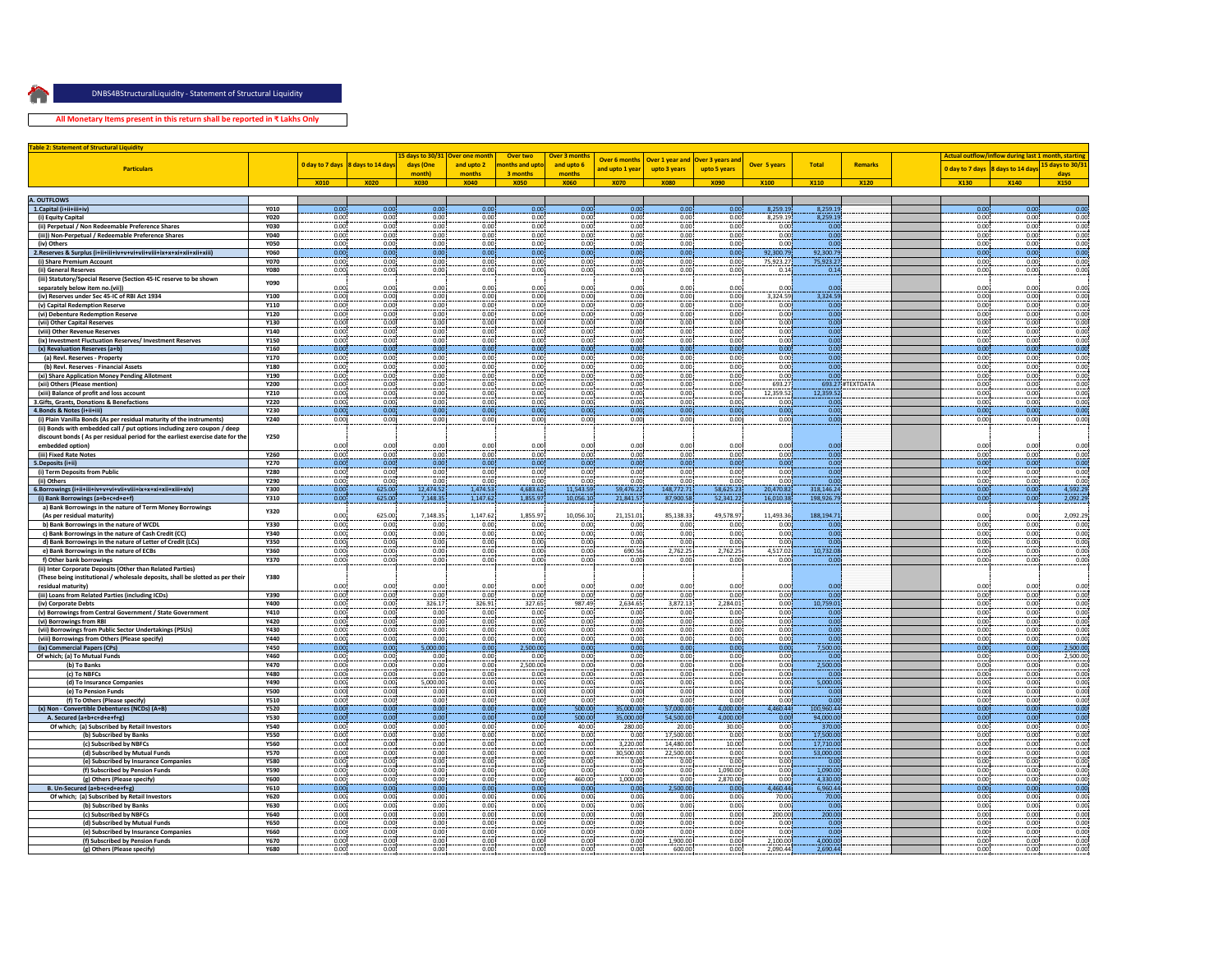| Y690         |                                                                                                                                                                                                                                                                               |                                                                              |                                                                                                                                                                                                                                                                                                                      |                                                                                                                                                                                                                |                                                                                                                                                                                                              |                                                                                                                                                                                                              |                                                                                                                                                                                                                          |                                                                                                                                                                                                |                                                                                                                                                                                                              |                                                                                                                                                                                              |                                                                                                                                                                                                                           |                                                                                                                                                                                                                  |              |                                                                                                                                                                                                        |                                                                                                                                                                                                |
|--------------|-------------------------------------------------------------------------------------------------------------------------------------------------------------------------------------------------------------------------------------------------------------------------------|------------------------------------------------------------------------------|----------------------------------------------------------------------------------------------------------------------------------------------------------------------------------------------------------------------------------------------------------------------------------------------------------------------|----------------------------------------------------------------------------------------------------------------------------------------------------------------------------------------------------------------|--------------------------------------------------------------------------------------------------------------------------------------------------------------------------------------------------------------|--------------------------------------------------------------------------------------------------------------------------------------------------------------------------------------------------------------|--------------------------------------------------------------------------------------------------------------------------------------------------------------------------------------------------------------------------|------------------------------------------------------------------------------------------------------------------------------------------------------------------------------------------------|--------------------------------------------------------------------------------------------------------------------------------------------------------------------------------------------------------------|----------------------------------------------------------------------------------------------------------------------------------------------------------------------------------------------|---------------------------------------------------------------------------------------------------------------------------------------------------------------------------------------------------------------------------|------------------------------------------------------------------------------------------------------------------------------------------------------------------------------------------------------------------|--------------|--------------------------------------------------------------------------------------------------------------------------------------------------------------------------------------------------------|------------------------------------------------------------------------------------------------------------------------------------------------------------------------------------------------|
|              |                                                                                                                                                                                                                                                                               |                                                                              |                                                                                                                                                                                                                                                                                                                      |                                                                                                                                                                                                                |                                                                                                                                                                                                              |                                                                                                                                                                                                              |                                                                                                                                                                                                                          |                                                                                                                                                                                                |                                                                                                                                                                                                              |                                                                                                                                                                                              |                                                                                                                                                                                                                           |                                                                                                                                                                                                                  |              |                                                                                                                                                                                                        |                                                                                                                                                                                                |
|              | 0.00                                                                                                                                                                                                                                                                          | 0.00                                                                         | 0.00                                                                                                                                                                                                                                                                                                                 | 0.00                                                                                                                                                                                                           | 0.00                                                                                                                                                                                                         | 0.00                                                                                                                                                                                                         | 0.00                                                                                                                                                                                                                     | 0.00                                                                                                                                                                                           | 0.00                                                                                                                                                                                                         | 0.00                                                                                                                                                                                         | 0.00                                                                                                                                                                                                                      |                                                                                                                                                                                                                  | 0.00         | 0.00                                                                                                                                                                                                   | 0.00                                                                                                                                                                                           |
|              |                                                                                                                                                                                                                                                                               |                                                                              |                                                                                                                                                                                                                                                                                                                      |                                                                                                                                                                                                                |                                                                                                                                                                                                              |                                                                                                                                                                                                              |                                                                                                                                                                                                                          |                                                                                                                                                                                                |                                                                                                                                                                                                              |                                                                                                                                                                                              |                                                                                                                                                                                                                           |                                                                                                                                                                                                                  |              |                                                                                                                                                                                                        | 0.00                                                                                                                                                                                           |
| Y710         |                                                                                                                                                                                                                                                                               |                                                                              |                                                                                                                                                                                                                                                                                                                      |                                                                                                                                                                                                                |                                                                                                                                                                                                              |                                                                                                                                                                                                              |                                                                                                                                                                                                                          | 0.00                                                                                                                                                                                           | 0.00                                                                                                                                                                                                         |                                                                                                                                                                                              |                                                                                                                                                                                                                           |                                                                                                                                                                                                                  | 0.00         |                                                                                                                                                                                                        | 0.00                                                                                                                                                                                           |
| Y720         |                                                                                                                                                                                                                                                                               |                                                                              |                                                                                                                                                                                                                                                                                                                      |                                                                                                                                                                                                                |                                                                                                                                                                                                              |                                                                                                                                                                                                              |                                                                                                                                                                                                                          |                                                                                                                                                                                                |                                                                                                                                                                                                              |                                                                                                                                                                                              |                                                                                                                                                                                                                           |                                                                                                                                                                                                                  |              |                                                                                                                                                                                                        | 0.00                                                                                                                                                                                           |
| Y730         | 0.00                                                                                                                                                                                                                                                                          | 0.00                                                                         | 0.00                                                                                                                                                                                                                                                                                                                 | 0.00                                                                                                                                                                                                           | 0.00                                                                                                                                                                                                         | 0.00                                                                                                                                                                                                         | 0.00                                                                                                                                                                                                                     | 0.00                                                                                                                                                                                           | 0.00                                                                                                                                                                                                         | 0.00                                                                                                                                                                                         | 0.00                                                                                                                                                                                                                      |                                                                                                                                                                                                                  | 0.00         | 0.00                                                                                                                                                                                                   | 0.00                                                                                                                                                                                           |
|              |                                                                                                                                                                                                                                                                               |                                                                              |                                                                                                                                                                                                                                                                                                                      |                                                                                                                                                                                                                |                                                                                                                                                                                                              |                                                                                                                                                                                                              |                                                                                                                                                                                                                          |                                                                                                                                                                                                |                                                                                                                                                                                                              |                                                                                                                                                                                              |                                                                                                                                                                                                                           |                                                                                                                                                                                                                  |              |                                                                                                                                                                                                        | 0.00                                                                                                                                                                                           |
|              |                                                                                                                                                                                                                                                                               |                                                                              |                                                                                                                                                                                                                                                                                                                      |                                                                                                                                                                                                                |                                                                                                                                                                                                              |                                                                                                                                                                                                              |                                                                                                                                                                                                                          |                                                                                                                                                                                                |                                                                                                                                                                                                              |                                                                                                                                                                                              |                                                                                                                                                                                                                           |                                                                                                                                                                                                                  |              |                                                                                                                                                                                                        | 0.00                                                                                                                                                                                           |
|              |                                                                                                                                                                                                                                                                               |                                                                              |                                                                                                                                                                                                                                                                                                                      |                                                                                                                                                                                                                |                                                                                                                                                                                                              |                                                                                                                                                                                                              |                                                                                                                                                                                                                          |                                                                                                                                                                                                |                                                                                                                                                                                                              |                                                                                                                                                                                              |                                                                                                                                                                                                                           |                                                                                                                                                                                                                  |              |                                                                                                                                                                                                        | 0.00                                                                                                                                                                                           |
|              |                                                                                                                                                                                                                                                                               |                                                                              |                                                                                                                                                                                                                                                                                                                      |                                                                                                                                                                                                                |                                                                                                                                                                                                              |                                                                                                                                                                                                              |                                                                                                                                                                                                                          |                                                                                                                                                                                                |                                                                                                                                                                                                              |                                                                                                                                                                                              |                                                                                                                                                                                                                           |                                                                                                                                                                                                                  |              |                                                                                                                                                                                                        | 0.00                                                                                                                                                                                           |
|              |                                                                                                                                                                                                                                                                               |                                                                              |                                                                                                                                                                                                                                                                                                                      |                                                                                                                                                                                                                |                                                                                                                                                                                                              |                                                                                                                                                                                                              |                                                                                                                                                                                                                          |                                                                                                                                                                                                |                                                                                                                                                                                                              |                                                                                                                                                                                              |                                                                                                                                                                                                                           |                                                                                                                                                                                                                  |              |                                                                                                                                                                                                        | 0.00                                                                                                                                                                                           |
|              |                                                                                                                                                                                                                                                                               |                                                                              |                                                                                                                                                                                                                                                                                                                      |                                                                                                                                                                                                                |                                                                                                                                                                                                              |                                                                                                                                                                                                              |                                                                                                                                                                                                                          |                                                                                                                                                                                                |                                                                                                                                                                                                              |                                                                                                                                                                                              |                                                                                                                                                                                                                           |                                                                                                                                                                                                                  |              |                                                                                                                                                                                                        | 0.00                                                                                                                                                                                           |
|              |                                                                                                                                                                                                                                                                               |                                                                              |                                                                                                                                                                                                                                                                                                                      |                                                                                                                                                                                                                |                                                                                                                                                                                                              |                                                                                                                                                                                                              |                                                                                                                                                                                                                          |                                                                                                                                                                                                |                                                                                                                                                                                                              |                                                                                                                                                                                              |                                                                                                                                                                                                                           |                                                                                                                                                                                                                  |              |                                                                                                                                                                                                        | 0.00                                                                                                                                                                                           |
|              |                                                                                                                                                                                                                                                                               |                                                                              |                                                                                                                                                                                                                                                                                                                      |                                                                                                                                                                                                                |                                                                                                                                                                                                              |                                                                                                                                                                                                              |                                                                                                                                                                                                                          |                                                                                                                                                                                                |                                                                                                                                                                                                              |                                                                                                                                                                                              |                                                                                                                                                                                                                           |                                                                                                                                                                                                                  |              |                                                                                                                                                                                                        |                                                                                                                                                                                                |
|              |                                                                                                                                                                                                                                                                               |                                                                              |                                                                                                                                                                                                                                                                                                                      |                                                                                                                                                                                                                |                                                                                                                                                                                                              |                                                                                                                                                                                                              |                                                                                                                                                                                                                          |                                                                                                                                                                                                |                                                                                                                                                                                                              |                                                                                                                                                                                              |                                                                                                                                                                                                                           |                                                                                                                                                                                                                  |              |                                                                                                                                                                                                        | 0.00                                                                                                                                                                                           |
|              |                                                                                                                                                                                                                                                                               |                                                                              |                                                                                                                                                                                                                                                                                                                      |                                                                                                                                                                                                                |                                                                                                                                                                                                              |                                                                                                                                                                                                              |                                                                                                                                                                                                                          |                                                                                                                                                                                                |                                                                                                                                                                                                              |                                                                                                                                                                                              |                                                                                                                                                                                                                           |                                                                                                                                                                                                                  |              |                                                                                                                                                                                                        | 0.00                                                                                                                                                                                           |
|              |                                                                                                                                                                                                                                                                               |                                                                              |                                                                                                                                                                                                                                                                                                                      |                                                                                                                                                                                                                |                                                                                                                                                                                                              |                                                                                                                                                                                                              |                                                                                                                                                                                                                          |                                                                                                                                                                                                |                                                                                                                                                                                                              |                                                                                                                                                                                              |                                                                                                                                                                                                                           |                                                                                                                                                                                                                  |              |                                                                                                                                                                                                        | 0.00                                                                                                                                                                                           |
|              |                                                                                                                                                                                                                                                                               |                                                                              |                                                                                                                                                                                                                                                                                                                      |                                                                                                                                                                                                                |                                                                                                                                                                                                              |                                                                                                                                                                                                              |                                                                                                                                                                                                                          |                                                                                                                                                                                                |                                                                                                                                                                                                              |                                                                                                                                                                                              |                                                                                                                                                                                                                           |                                                                                                                                                                                                                  |              |                                                                                                                                                                                                        | 0.00                                                                                                                                                                                           |
|              |                                                                                                                                                                                                                                                                               |                                                                              |                                                                                                                                                                                                                                                                                                                      |                                                                                                                                                                                                                |                                                                                                                                                                                                              |                                                                                                                                                                                                              |                                                                                                                                                                                                                          |                                                                                                                                                                                                |                                                                                                                                                                                                              |                                                                                                                                                                                              |                                                                                                                                                                                                                           |                                                                                                                                                                                                                  |              |                                                                                                                                                                                                        | 0.00                                                                                                                                                                                           |
|              |                                                                                                                                                                                                                                                                               |                                                                              |                                                                                                                                                                                                                                                                                                                      |                                                                                                                                                                                                                |                                                                                                                                                                                                              |                                                                                                                                                                                                              |                                                                                                                                                                                                                          |                                                                                                                                                                                                |                                                                                                                                                                                                              |                                                                                                                                                                                              |                                                                                                                                                                                                                           |                                                                                                                                                                                                                  |              |                                                                                                                                                                                                        | 0.00                                                                                                                                                                                           |
|              |                                                                                                                                                                                                                                                                               |                                                                              |                                                                                                                                                                                                                                                                                                                      |                                                                                                                                                                                                                |                                                                                                                                                                                                              |                                                                                                                                                                                                              |                                                                                                                                                                                                                          |                                                                                                                                                                                                |                                                                                                                                                                                                              |                                                                                                                                                                                              |                                                                                                                                                                                                                           |                                                                                                                                                                                                                  |              |                                                                                                                                                                                                        | 0.00                                                                                                                                                                                           |
|              |                                                                                                                                                                                                                                                                               |                                                                              |                                                                                                                                                                                                                                                                                                                      |                                                                                                                                                                                                                |                                                                                                                                                                                                              |                                                                                                                                                                                                              |                                                                                                                                                                                                                          |                                                                                                                                                                                                |                                                                                                                                                                                                              |                                                                                                                                                                                              |                                                                                                                                                                                                                           |                                                                                                                                                                                                                  |              |                                                                                                                                                                                                        | 0.00                                                                                                                                                                                           |
|              |                                                                                                                                                                                                                                                                               |                                                                              |                                                                                                                                                                                                                                                                                                                      |                                                                                                                                                                                                                |                                                                                                                                                                                                              |                                                                                                                                                                                                              |                                                                                                                                                                                                                          |                                                                                                                                                                                                |                                                                                                                                                                                                              |                                                                                                                                                                                              |                                                                                                                                                                                                                           |                                                                                                                                                                                                                  |              |                                                                                                                                                                                                        |                                                                                                                                                                                                |
|              | 0.00                                                                                                                                                                                                                                                                          | 0.00                                                                         | 0.00                                                                                                                                                                                                                                                                                                                 | 0.00                                                                                                                                                                                                           | 0.00                                                                                                                                                                                                         | 0.00                                                                                                                                                                                                         | 0.00                                                                                                                                                                                                                     | 0.00                                                                                                                                                                                           | 0.00                                                                                                                                                                                                         |                                                                                                                                                                                              | 0.00                                                                                                                                                                                                                      |                                                                                                                                                                                                                  | 0.00         | 0.00                                                                                                                                                                                                   | 0.00                                                                                                                                                                                           |
|              |                                                                                                                                                                                                                                                                               |                                                                              |                                                                                                                                                                                                                                                                                                                      |                                                                                                                                                                                                                |                                                                                                                                                                                                              |                                                                                                                                                                                                              |                                                                                                                                                                                                                          |                                                                                                                                                                                                |                                                                                                                                                                                                              |                                                                                                                                                                                              |                                                                                                                                                                                                                           |                                                                                                                                                                                                                  |              |                                                                                                                                                                                                        |                                                                                                                                                                                                |
|              | 0.00                                                                                                                                                                                                                                                                          | 0.00                                                                         | 0.00                                                                                                                                                                                                                                                                                                                 | 0.00                                                                                                                                                                                                           | 0.00                                                                                                                                                                                                         | 0.00                                                                                                                                                                                                         | 0.00                                                                                                                                                                                                                     | 0.00                                                                                                                                                                                           | 0.00                                                                                                                                                                                                         | 0.00                                                                                                                                                                                         | 0.00                                                                                                                                                                                                                      |                                                                                                                                                                                                                  | 0.00         | 0.00                                                                                                                                                                                                   | 0.00                                                                                                                                                                                           |
|              |                                                                                                                                                                                                                                                                               |                                                                              |                                                                                                                                                                                                                                                                                                                      |                                                                                                                                                                                                                |                                                                                                                                                                                                              |                                                                                                                                                                                                              |                                                                                                                                                                                                                          |                                                                                                                                                                                                |                                                                                                                                                                                                              |                                                                                                                                                                                              |                                                                                                                                                                                                                           |                                                                                                                                                                                                                  |              |                                                                                                                                                                                                        |                                                                                                                                                                                                |
|              | 0.00                                                                                                                                                                                                                                                                          | 0.00                                                                         | 0.00                                                                                                                                                                                                                                                                                                                 | 0.00                                                                                                                                                                                                           | 0.00                                                                                                                                                                                                         | 0.00                                                                                                                                                                                                         | 0.00                                                                                                                                                                                                                     | 0.00                                                                                                                                                                                           | 0.00                                                                                                                                                                                                         | 0.00                                                                                                                                                                                         | 0.00                                                                                                                                                                                                                      |                                                                                                                                                                                                                  | 0.00         | 0.00                                                                                                                                                                                                   | 0.00                                                                                                                                                                                           |
| <b>Y920</b>  | 0.00                                                                                                                                                                                                                                                                          | 0.00                                                                         | 0.00                                                                                                                                                                                                                                                                                                                 | 0.00                                                                                                                                                                                                           | 0.00                                                                                                                                                                                                         | 0.00                                                                                                                                                                                                         | 0.00                                                                                                                                                                                                                     | 0.00                                                                                                                                                                                           | 0.00                                                                                                                                                                                                         | 0.00                                                                                                                                                                                         | 0.00                                                                                                                                                                                                                      |                                                                                                                                                                                                                  | 0.00         | 0.00                                                                                                                                                                                                   | 0.00                                                                                                                                                                                           |
| Y930         | 103.31                                                                                                                                                                                                                                                                        | 36.69                                                                        | 263.02                                                                                                                                                                                                                                                                                                               | 724.90                                                                                                                                                                                                         | 82.11                                                                                                                                                                                                        | 3,708.65                                                                                                                                                                                                     | 4,349.73                                                                                                                                                                                                                 | 1,252.46                                                                                                                                                                                       | 1.139.74                                                                                                                                                                                                     | 7,421.98                                                                                                                                                                                     | 19.082.59                                                                                                                                                                                                                 |                                                                                                                                                                                                                  | 0.00         | 0.00                                                                                                                                                                                                   | 19.94                                                                                                                                                                                          |
| Y940         | 0.00                                                                                                                                                                                                                                                                          | 0.00                                                                         | 0.00                                                                                                                                                                                                                                                                                                                 | 641.93                                                                                                                                                                                                         | 0.00                                                                                                                                                                                                         | 1,377.82                                                                                                                                                                                                     | 1,609.40                                                                                                                                                                                                                 | 0.00                                                                                                                                                                                           | 0.00                                                                                                                                                                                                         | 0.00                                                                                                                                                                                         | 3,629.15                                                                                                                                                                                                                  |                                                                                                                                                                                                                  | 0.00         | 0.00                                                                                                                                                                                                   | 0.00                                                                                                                                                                                           |
| <b>Y950</b>  | 0.00                                                                                                                                                                                                                                                                          | 0.00                                                                         | 0.00                                                                                                                                                                                                                                                                                                                 | 0.00                                                                                                                                                                                                           | 0.00                                                                                                                                                                                                         | 0.00                                                                                                                                                                                                         | 540.78                                                                                                                                                                                                                   | 0.00                                                                                                                                                                                           | 0.00                                                                                                                                                                                                         | 0.00                                                                                                                                                                                         | 540.78                                                                                                                                                                                                                    |                                                                                                                                                                                                                  | 0.00         | 0.00                                                                                                                                                                                                   | 0.00                                                                                                                                                                                           |
| Y960         | 0.00                                                                                                                                                                                                                                                                          | 0.00                                                                         | 0.00                                                                                                                                                                                                                                                                                                                 | 0.00                                                                                                                                                                                                           | 0.00                                                                                                                                                                                                         | 0.00                                                                                                                                                                                                         | 0.00                                                                                                                                                                                                                     | 0.00                                                                                                                                                                                           | 0.00                                                                                                                                                                                                         | 3,200.50                                                                                                                                                                                     | 3,200.50                                                                                                                                                                                                                  |                                                                                                                                                                                                                  | 0.00         | 0.00                                                                                                                                                                                                   | 0.00                                                                                                                                                                                           |
| <b>Y970</b>  | 103.31                                                                                                                                                                                                                                                                        | 0.00                                                                         | 221.18                                                                                                                                                                                                                                                                                                               | 0.00                                                                                                                                                                                                           | 0.00                                                                                                                                                                                                         |                                                                                                                                                                                                              | 1,796.96                                                                                                                                                                                                                 |                                                                                                                                                                                                |                                                                                                                                                                                                              | 0.00                                                                                                                                                                                         |                                                                                                                                                                                                                           |                                                                                                                                                                                                                  | 0.00         | 0.00                                                                                                                                                                                                   | 19.94                                                                                                                                                                                          |
| <b>Y980</b>  | 0.00                                                                                                                                                                                                                                                                          | 36.69                                                                        | 41.84                                                                                                                                                                                                                                                                                                                | 82.97                                                                                                                                                                                                          | 82.11                                                                                                                                                                                                        | 232.82                                                                                                                                                                                                       | 402.59                                                                                                                                                                                                                   | 1.252.46                                                                                                                                                                                       | 1.139.74                                                                                                                                                                                                     | 338.68                                                                                                                                                                                       | 3.609.90                                                                                                                                                                                                                  |                                                                                                                                                                                                                  | 0.00         | 0.00                                                                                                                                                                                                   | 0.00                                                                                                                                                                                           |
|              |                                                                                                                                                                                                                                                                               |                                                                              |                                                                                                                                                                                                                                                                                                                      |                                                                                                                                                                                                                |                                                                                                                                                                                                              |                                                                                                                                                                                                              |                                                                                                                                                                                                                          |                                                                                                                                                                                                |                                                                                                                                                                                                              |                                                                                                                                                                                              |                                                                                                                                                                                                                           |                                                                                                                                                                                                                  |              |                                                                                                                                                                                                        | 0.00                                                                                                                                                                                           |
| Y1000        |                                                                                                                                                                                                                                                                               |                                                                              |                                                                                                                                                                                                                                                                                                                      |                                                                                                                                                                                                                |                                                                                                                                                                                                              |                                                                                                                                                                                                              | 0.00                                                                                                                                                                                                                     |                                                                                                                                                                                                | 0.00                                                                                                                                                                                                         |                                                                                                                                                                                              | 0.00                                                                                                                                                                                                                      |                                                                                                                                                                                                                  |              | 0.00                                                                                                                                                                                                   | 0.00                                                                                                                                                                                           |
|              |                                                                                                                                                                                                                                                                               |                                                                              |                                                                                                                                                                                                                                                                                                                      |                                                                                                                                                                                                                |                                                                                                                                                                                                              |                                                                                                                                                                                                              |                                                                                                                                                                                                                          |                                                                                                                                                                                                |                                                                                                                                                                                                              |                                                                                                                                                                                              |                                                                                                                                                                                                                           |                                                                                                                                                                                                                  |              |                                                                                                                                                                                                        | 0.00                                                                                                                                                                                           |
| Y1020        |                                                                                                                                                                                                                                                                               | 0.00                                                                         |                                                                                                                                                                                                                                                                                                                      |                                                                                                                                                                                                                |                                                                                                                                                                                                              |                                                                                                                                                                                                              |                                                                                                                                                                                                                          |                                                                                                                                                                                                |                                                                                                                                                                                                              |                                                                                                                                                                                              |                                                                                                                                                                                                                           |                                                                                                                                                                                                                  |              |                                                                                                                                                                                                        | 281.86                                                                                                                                                                                         |
|              |                                                                                                                                                                                                                                                                               |                                                                              |                                                                                                                                                                                                                                                                                                                      |                                                                                                                                                                                                                |                                                                                                                                                                                                              |                                                                                                                                                                                                              |                                                                                                                                                                                                                          |                                                                                                                                                                                                |                                                                                                                                                                                                              |                                                                                                                                                                                              |                                                                                                                                                                                                                           |                                                                                                                                                                                                                  |              |                                                                                                                                                                                                        | 0.00                                                                                                                                                                                           |
|              |                                                                                                                                                                                                                                                                               |                                                                              |                                                                                                                                                                                                                                                                                                                      |                                                                                                                                                                                                                |                                                                                                                                                                                                              |                                                                                                                                                                                                              |                                                                                                                                                                                                                          |                                                                                                                                                                                                |                                                                                                                                                                                                              |                                                                                                                                                                                              |                                                                                                                                                                                                                           |                                                                                                                                                                                                                  |              |                                                                                                                                                                                                        | 0.00                                                                                                                                                                                           |
| <b>Y1050</b> | 0.00                                                                                                                                                                                                                                                                          |                                                                              | 0.00                                                                                                                                                                                                                                                                                                                 |                                                                                                                                                                                                                |                                                                                                                                                                                                              |                                                                                                                                                                                                              | 0.00                                                                                                                                                                                                                     |                                                                                                                                                                                                | 0.00                                                                                                                                                                                                         |                                                                                                                                                                                              | 0.00                                                                                                                                                                                                                      |                                                                                                                                                                                                                  |              | 0.00                                                                                                                                                                                                   | 0.00                                                                                                                                                                                           |
|              |                                                                                                                                                                                                                                                                               |                                                                              |                                                                                                                                                                                                                                                                                                                      |                                                                                                                                                                                                                |                                                                                                                                                                                                              |                                                                                                                                                                                                              |                                                                                                                                                                                                                          |                                                                                                                                                                                                |                                                                                                                                                                                                              |                                                                                                                                                                                              |                                                                                                                                                                                                                           |                                                                                                                                                                                                                  |              |                                                                                                                                                                                                        | 0.00                                                                                                                                                                                           |
|              |                                                                                                                                                                                                                                                                               |                                                                              |                                                                                                                                                                                                                                                                                                                      |                                                                                                                                                                                                                |                                                                                                                                                                                                              |                                                                                                                                                                                                              |                                                                                                                                                                                                                          |                                                                                                                                                                                                |                                                                                                                                                                                                              |                                                                                                                                                                                              | 2.951.72                                                                                                                                                                                                                  |                                                                                                                                                                                                                  |              | 0.00                                                                                                                                                                                                   | 0.00                                                                                                                                                                                           |
|              |                                                                                                                                                                                                                                                                               |                                                                              |                                                                                                                                                                                                                                                                                                                      |                                                                                                                                                                                                                |                                                                                                                                                                                                              |                                                                                                                                                                                                              |                                                                                                                                                                                                                          |                                                                                                                                                                                                |                                                                                                                                                                                                              |                                                                                                                                                                                              |                                                                                                                                                                                                                           |                                                                                                                                                                                                                  |              |                                                                                                                                                                                                        |                                                                                                                                                                                                |
| Y1070        | 0.00                                                                                                                                                                                                                                                                          | 0.00                                                                         | 0.00                                                                                                                                                                                                                                                                                                                 | 0.00                                                                                                                                                                                                           | 0.00                                                                                                                                                                                                         | 0.00                                                                                                                                                                                                         | 0.00                                                                                                                                                                                                                     | 0.00                                                                                                                                                                                           | 0.00                                                                                                                                                                                                         | 2,951.72                                                                                                                                                                                     |                                                                                                                                                                                                                           |                                                                                                                                                                                                                  | 0.00         |                                                                                                                                                                                                        |                                                                                                                                                                                                |
| Y1080        | 0.00                                                                                                                                                                                                                                                                          | 0.00                                                                         | 14,903.60                                                                                                                                                                                                                                                                                                            | 630.68                                                                                                                                                                                                         | 631.33                                                                                                                                                                                                       | 1,912.93                                                                                                                                                                                                     | 3,887.63                                                                                                                                                                                                                 | 16,633.73                                                                                                                                                                                      | 17,958.59                                                                                                                                                                                                    | 11.087.04                                                                                                                                                                                    | 67,645.53                                                                                                                                                                                                                 |                                                                                                                                                                                                                  | 0.00         | 0.00                                                                                                                                                                                                   | 0.00                                                                                                                                                                                           |
| Y1090        |                                                                                                                                                                                                                                                                               |                                                                              |                                                                                                                                                                                                                                                                                                                      |                                                                                                                                                                                                                |                                                                                                                                                                                                              |                                                                                                                                                                                                              |                                                                                                                                                                                                                          |                                                                                                                                                                                                |                                                                                                                                                                                                              |                                                                                                                                                                                              |                                                                                                                                                                                                                           |                                                                                                                                                                                                                  |              |                                                                                                                                                                                                        |                                                                                                                                                                                                |
|              | 0.00                                                                                                                                                                                                                                                                          | 0.00                                                                         | 4.635.10                                                                                                                                                                                                                                                                                                             | 4.635.10                                                                                                                                                                                                       | 4.635.10                                                                                                                                                                                                     | 13,905.30                                                                                                                                                                                                    | 18,540.40                                                                                                                                                                                                                | 0.00                                                                                                                                                                                           | 0.00                                                                                                                                                                                                         | 0.00 <sub>1</sub>                                                                                                                                                                            | 46.351.00                                                                                                                                                                                                                 |                                                                                                                                                                                                                  | 0.00         | 0.00                                                                                                                                                                                                   | 0.00                                                                                                                                                                                           |
| Y1100        | 0.00                                                                                                                                                                                                                                                                          | 0.00                                                                         | 0.00                                                                                                                                                                                                                                                                                                                 | 0.00                                                                                                                                                                                                           | 0.00                                                                                                                                                                                                         | 0.00                                                                                                                                                                                                         | 0.00                                                                                                                                                                                                                     | 0.00                                                                                                                                                                                           | 0.00                                                                                                                                                                                                         | 0.00                                                                                                                                                                                         | 0.00                                                                                                                                                                                                                      |                                                                                                                                                                                                                  | 0.00         | 0.00                                                                                                                                                                                                   | 0.00                                                                                                                                                                                           |
| Y1110        | 0.00                                                                                                                                                                                                                                                                          | 0.00                                                                         | 4.635.10                                                                                                                                                                                                                                                                                                             | 4.635.10                                                                                                                                                                                                       | 4.635.10                                                                                                                                                                                                     | 13,905.30                                                                                                                                                                                                    | 18,540.40                                                                                                                                                                                                                | 0.00                                                                                                                                                                                           | 0.00                                                                                                                                                                                                         | 0.00                                                                                                                                                                                         | 46.351.00                                                                                                                                                                                                                 |                                                                                                                                                                                                                  | 0.00         | 0.00                                                                                                                                                                                                   | 0.00                                                                                                                                                                                           |
| Y1120        | 0.00                                                                                                                                                                                                                                                                          | 0.00                                                                         | 0.00                                                                                                                                                                                                                                                                                                                 | 0.00                                                                                                                                                                                                           | 0.00                                                                                                                                                                                                         | 0.00                                                                                                                                                                                                         | 0.00                                                                                                                                                                                                                     | 0.00                                                                                                                                                                                           | 0.00                                                                                                                                                                                                         | 0.00                                                                                                                                                                                         | 0.00                                                                                                                                                                                                                      |                                                                                                                                                                                                                  | 0.00         | 0.00                                                                                                                                                                                                   | 0.00                                                                                                                                                                                           |
| <b>Y1130</b> | 0.00                                                                                                                                                                                                                                                                          | 0.00                                                                         | 0.00                                                                                                                                                                                                                                                                                                                 | 0.00                                                                                                                                                                                                           | 0.00                                                                                                                                                                                                         | 0.00                                                                                                                                                                                                         | 0.00                                                                                                                                                                                                                     | 0.00                                                                                                                                                                                           | 0.00                                                                                                                                                                                                         | 0.00                                                                                                                                                                                         | 0.00                                                                                                                                                                                                                      |                                                                                                                                                                                                                  | 0.00         | 0.00.                                                                                                                                                                                                  | 0.00                                                                                                                                                                                           |
| Y1140        | 0.00                                                                                                                                                                                                                                                                          | 0.00                                                                         | 0.00                                                                                                                                                                                                                                                                                                                 | 0.00                                                                                                                                                                                                           | 0.00                                                                                                                                                                                                         | 0.00                                                                                                                                                                                                         | 0.00                                                                                                                                                                                                                     | 0.00                                                                                                                                                                                           | 0.00                                                                                                                                                                                                         | 0.00                                                                                                                                                                                         | 0.00                                                                                                                                                                                                                      |                                                                                                                                                                                                                  | 0.00         | 0.00                                                                                                                                                                                                   | 0.00                                                                                                                                                                                           |
| Y1150        | 0.00                                                                                                                                                                                                                                                                          | 0.00                                                                         | 0.00                                                                                                                                                                                                                                                                                                                 | 0.00                                                                                                                                                                                                           | 0.00                                                                                                                                                                                                         | 0.00                                                                                                                                                                                                         | 0.00                                                                                                                                                                                                                     | 0.00                                                                                                                                                                                           | 0.00                                                                                                                                                                                                         | 0.00                                                                                                                                                                                         | 0.00                                                                                                                                                                                                                      |                                                                                                                                                                                                                  | 0.00         | 0.00                                                                                                                                                                                                   | 0.00                                                                                                                                                                                           |
| Y1160        | 0.00                                                                                                                                                                                                                                                                          | 0.00                                                                         | 0.00                                                                                                                                                                                                                                                                                                                 | 0.00                                                                                                                                                                                                           | 0.00                                                                                                                                                                                                         | 0.00                                                                                                                                                                                                         | 0.00                                                                                                                                                                                                                     | 0.00                                                                                                                                                                                           | 0.00                                                                                                                                                                                                         | 0.00                                                                                                                                                                                         | 0.00                                                                                                                                                                                                                      |                                                                                                                                                                                                                  | 0.00         | 0.00                                                                                                                                                                                                   | 0.00                                                                                                                                                                                           |
| Y1170        | 0.00                                                                                                                                                                                                                                                                          | 0.00                                                                         | 0.00                                                                                                                                                                                                                                                                                                                 | 0.00                                                                                                                                                                                                           | 0.00                                                                                                                                                                                                         | 0.00                                                                                                                                                                                                         | 0.00                                                                                                                                                                                                                     | 0.00                                                                                                                                                                                           | 0.00                                                                                                                                                                                                         | 0.00                                                                                                                                                                                         | 0.00                                                                                                                                                                                                                      |                                                                                                                                                                                                                  | 0.00         | 0.00                                                                                                                                                                                                   | 0.00                                                                                                                                                                                           |
| Y1180        | 0.00                                                                                                                                                                                                                                                                          | 0.00                                                                         | 0.00                                                                                                                                                                                                                                                                                                                 | 0.00                                                                                                                                                                                                           | 0.00                                                                                                                                                                                                         | 0.00                                                                                                                                                                                                         | 0.00                                                                                                                                                                                                                     | 0.00                                                                                                                                                                                           | 0.00                                                                                                                                                                                                         | 0.00                                                                                                                                                                                         | 0.00                                                                                                                                                                                                                      |                                                                                                                                                                                                                  | 0.00         | 0.00                                                                                                                                                                                                   | 0.00                                                                                                                                                                                           |
| Y1190        | 0.00                                                                                                                                                                                                                                                                          | 0.00                                                                         | 0.00                                                                                                                                                                                                                                                                                                                 | 0.00                                                                                                                                                                                                           | 0.00                                                                                                                                                                                                         | 0.00                                                                                                                                                                                                         | 0.00                                                                                                                                                                                                                     | 0.00                                                                                                                                                                                           | 0.00                                                                                                                                                                                                         | 0.00                                                                                                                                                                                         | 0.00                                                                                                                                                                                                                      |                                                                                                                                                                                                                  | 0.00         | 0.00                                                                                                                                                                                                   | 0.00                                                                                                                                                                                           |
| Y1200        | 0.00                                                                                                                                                                                                                                                                          | 0.00                                                                         | 0.00                                                                                                                                                                                                                                                                                                                 | 0.00                                                                                                                                                                                                           | 0.00                                                                                                                                                                                                         | 0.00                                                                                                                                                                                                         | 0.00                                                                                                                                                                                                                     | 0.00                                                                                                                                                                                           | 0.00                                                                                                                                                                                                         | 0.00                                                                                                                                                                                         | 0.00                                                                                                                                                                                                                      |                                                                                                                                                                                                                  | 0.00         | 0.00                                                                                                                                                                                                   | 0.00                                                                                                                                                                                           |
| Y1210        | 0.00                                                                                                                                                                                                                                                                          | 0.00                                                                         | 0.00                                                                                                                                                                                                                                                                                                                 | 0.00                                                                                                                                                                                                           | 0.00                                                                                                                                                                                                         | 0.00                                                                                                                                                                                                         | 0.00                                                                                                                                                                                                                     | 0.00                                                                                                                                                                                           | 0.00                                                                                                                                                                                                         | 0.00                                                                                                                                                                                         | 0.00                                                                                                                                                                                                                      |                                                                                                                                                                                                                  | 0.00         | 0.00                                                                                                                                                                                                   | 0.00                                                                                                                                                                                           |
| Y1220        | 0.00                                                                                                                                                                                                                                                                          | 0.00                                                                         | 0.00                                                                                                                                                                                                                                                                                                                 | 0.00                                                                                                                                                                                                           | 0.00                                                                                                                                                                                                         | 0.00                                                                                                                                                                                                         | 0.00                                                                                                                                                                                                                     | 0.00                                                                                                                                                                                           | 0.00                                                                                                                                                                                                         | 0.00                                                                                                                                                                                         | 0.00                                                                                                                                                                                                                      |                                                                                                                                                                                                                  | 0.00         | 0.00                                                                                                                                                                                                   | 0.00                                                                                                                                                                                           |
| Y1230        | 0.00                                                                                                                                                                                                                                                                          | 0.00                                                                         | 0.00                                                                                                                                                                                                                                                                                                                 | 0.00                                                                                                                                                                                                           | 0.00                                                                                                                                                                                                         | 0.00                                                                                                                                                                                                         | 0.00                                                                                                                                                                                                                     | 0.00                                                                                                                                                                                           | 0.00                                                                                                                                                                                                         | 0.00                                                                                                                                                                                         | 0.00                                                                                                                                                                                                                      |                                                                                                                                                                                                                  | 0.00         | 0.00                                                                                                                                                                                                   | 0.00                                                                                                                                                                                           |
| Y1240        | 0.00                                                                                                                                                                                                                                                                          | 0.00                                                                         | 0.00                                                                                                                                                                                                                                                                                                                 | 0.00                                                                                                                                                                                                           | 0.00                                                                                                                                                                                                         | 0.00                                                                                                                                                                                                         | 0.00                                                                                                                                                                                                                     | 0.00                                                                                                                                                                                           | 0.00                                                                                                                                                                                                         | 0.00                                                                                                                                                                                         | 0.00                                                                                                                                                                                                                      |                                                                                                                                                                                                                  | 0.00         | 0.00                                                                                                                                                                                                   | 0.00                                                                                                                                                                                           |
| Y1250        |                                                                                                                                                                                                                                                                               |                                                                              |                                                                                                                                                                                                                                                                                                                      |                                                                                                                                                                                                                |                                                                                                                                                                                                              |                                                                                                                                                                                                              |                                                                                                                                                                                                                          |                                                                                                                                                                                                |                                                                                                                                                                                                              |                                                                                                                                                                                              |                                                                                                                                                                                                                           |                                                                                                                                                                                                                  |              |                                                                                                                                                                                                        |                                                                                                                                                                                                |
|              | 103.31                                                                                                                                                                                                                                                                        | 661.69                                                                       | 32,832.76                                                                                                                                                                                                                                                                                                            | 7,465.21                                                                                                                                                                                                       | 10,032.16                                                                                                                                                                                                    | 31.070.47                                                                                                                                                                                                    | 87,243.53                                                                                                                                                                                                                | 166,658.90                                                                                                                                                                                     | 77.723.56                                                                                                                                                                                                    | 142,491.54                                                                                                                                                                                   | 556,283.13                                                                                                                                                                                                                |                                                                                                                                                                                                                  | 105.60       | 0.00                                                                                                                                                                                                   | 4,894.09                                                                                                                                                                                       |
| Y1260        | 103.31                                                                                                                                                                                                                                                                        | 765.00                                                                       | 33.597.76                                                                                                                                                                                                                                                                                                            | 41.062.97                                                                                                                                                                                                      | 51.095.13                                                                                                                                                                                                    | 82.165.60                                                                                                                                                                                                    | 169,409.13                                                                                                                                                                                                               | 336,068.03                                                                                                                                                                                     | 413,791.59                                                                                                                                                                                                   | 556.283.13                                                                                                                                                                                   | 556.283.13                                                                                                                                                                                                                |                                                                                                                                                                                                                  | 105.60       | 105.60                                                                                                                                                                                                 | 4.999.69                                                                                                                                                                                       |
|              |                                                                                                                                                                                                                                                                               |                                                                              |                                                                                                                                                                                                                                                                                                                      |                                                                                                                                                                                                                |                                                                                                                                                                                                              |                                                                                                                                                                                                              |                                                                                                                                                                                                                          |                                                                                                                                                                                                |                                                                                                                                                                                                              |                                                                                                                                                                                              |                                                                                                                                                                                                                           |                                                                                                                                                                                                                  |              |                                                                                                                                                                                                        |                                                                                                                                                                                                |
| Y1270        | 2.99                                                                                                                                                                                                                                                                          | 0.00                                                                         | 0.00                                                                                                                                                                                                                                                                                                                 | 0.00                                                                                                                                                                                                           | 0.00                                                                                                                                                                                                         | 0.00                                                                                                                                                                                                         | 0.00                                                                                                                                                                                                                     | 0.00                                                                                                                                                                                           | 0.00                                                                                                                                                                                                         | 0.00                                                                                                                                                                                         | 2.99                                                                                                                                                                                                                      |                                                                                                                                                                                                                  | 0.00         | 0.00                                                                                                                                                                                                   | 0.00                                                                                                                                                                                           |
| Y1280        | 0.00                                                                                                                                                                                                                                                                          | 0.00                                                                         | 0.00                                                                                                                                                                                                                                                                                                                 | 0.00                                                                                                                                                                                                           | 0.00                                                                                                                                                                                                         | 0.00                                                                                                                                                                                                         | 0.00                                                                                                                                                                                                                     | 0.00                                                                                                                                                                                           | 0.00                                                                                                                                                                                                         | 0.00                                                                                                                                                                                         | 0.00                                                                                                                                                                                                                      |                                                                                                                                                                                                                  | 0.00         | 0.00                                                                                                                                                                                                   | 0.00                                                                                                                                                                                           |
| Y1290        | 19,776.08                                                                                                                                                                                                                                                                     | 0.00                                                                         | 0.00                                                                                                                                                                                                                                                                                                                 | 0.00                                                                                                                                                                                                           | 0.00                                                                                                                                                                                                         | 6,587.00                                                                                                                                                                                                     | 10,100.00                                                                                                                                                                                                                | 0.00                                                                                                                                                                                           | 0.00                                                                                                                                                                                                         | 2,598.61                                                                                                                                                                                     | 39,061.69                                                                                                                                                                                                                 |                                                                                                                                                                                                                  | 0.00         | 0.00                                                                                                                                                                                                   | 7,500.00                                                                                                                                                                                       |
|              |                                                                                                                                                                                                                                                                               |                                                                              |                                                                                                                                                                                                                                                                                                                      |                                                                                                                                                                                                                |                                                                                                                                                                                                              |                                                                                                                                                                                                              |                                                                                                                                                                                                                          |                                                                                                                                                                                                |                                                                                                                                                                                                              |                                                                                                                                                                                              |                                                                                                                                                                                                                           |                                                                                                                                                                                                                  |              |                                                                                                                                                                                                        |                                                                                                                                                                                                |
| Y1300        |                                                                                                                                                                                                                                                                               |                                                                              |                                                                                                                                                                                                                                                                                                                      |                                                                                                                                                                                                                |                                                                                                                                                                                                              |                                                                                                                                                                                                              |                                                                                                                                                                                                                          |                                                                                                                                                                                                |                                                                                                                                                                                                              |                                                                                                                                                                                              |                                                                                                                                                                                                                           |                                                                                                                                                                                                                  |              |                                                                                                                                                                                                        |                                                                                                                                                                                                |
|              |                                                                                                                                                                                                                                                                               |                                                                              |                                                                                                                                                                                                                                                                                                                      |                                                                                                                                                                                                                |                                                                                                                                                                                                              |                                                                                                                                                                                                              |                                                                                                                                                                                                                          |                                                                                                                                                                                                |                                                                                                                                                                                                              |                                                                                                                                                                                              |                                                                                                                                                                                                                           |                                                                                                                                                                                                                  |              |                                                                                                                                                                                                        |                                                                                                                                                                                                |
|              | 12,000.08                                                                                                                                                                                                                                                                     | 0.00                                                                         | 0.00                                                                                                                                                                                                                                                                                                                 | 0.00                                                                                                                                                                                                           | 0.00                                                                                                                                                                                                         | 0.00                                                                                                                                                                                                         | 0.00                                                                                                                                                                                                                     | 0.00                                                                                                                                                                                           | 0.00                                                                                                                                                                                                         | 0.00                                                                                                                                                                                         | 12,000.0                                                                                                                                                                                                                  |                                                                                                                                                                                                                  | 0.00         | 0.00                                                                                                                                                                                                   | 0.00                                                                                                                                                                                           |
|              |                                                                                                                                                                                                                                                                               |                                                                              |                                                                                                                                                                                                                                                                                                                      |                                                                                                                                                                                                                |                                                                                                                                                                                                              |                                                                                                                                                                                                              |                                                                                                                                                                                                                          |                                                                                                                                                                                                |                                                                                                                                                                                                              |                                                                                                                                                                                              |                                                                                                                                                                                                                           |                                                                                                                                                                                                                  |              |                                                                                                                                                                                                        |                                                                                                                                                                                                |
| Y1310        | 7,776.00                                                                                                                                                                                                                                                                      | 0.00                                                                         | 0.00                                                                                                                                                                                                                                                                                                                 | 0.00                                                                                                                                                                                                           | 0.00                                                                                                                                                                                                         | 6,587.00                                                                                                                                                                                                     | 10,100.00                                                                                                                                                                                                                | 0.00                                                                                                                                                                                           | 0.00                                                                                                                                                                                                         | 2,598.61                                                                                                                                                                                     | 27,061.6                                                                                                                                                                                                                  |                                                                                                                                                                                                                  | 0.00         | 0.00                                                                                                                                                                                                   | 7,500.00                                                                                                                                                                                       |
| Y1320        | 0.00                                                                                                                                                                                                                                                                          | 0.00                                                                         | 11,519.76                                                                                                                                                                                                                                                                                                            | 0.00                                                                                                                                                                                                           | 0.00                                                                                                                                                                                                         | 0.00                                                                                                                                                                                                         | 0.00                                                                                                                                                                                                                     | 0.00                                                                                                                                                                                           | 0.00                                                                                                                                                                                                         | 0.00                                                                                                                                                                                         | 11,519.76                                                                                                                                                                                                                 |                                                                                                                                                                                                                  | 0.00         | 0.00                                                                                                                                                                                                   | 17,508.41                                                                                                                                                                                      |
| Y1330        | 0.00                                                                                                                                                                                                                                                                          | 0.00                                                                         | 0.00                                                                                                                                                                                                                                                                                                                 | 0.00                                                                                                                                                                                                           | 0.00                                                                                                                                                                                                         | 0.00                                                                                                                                                                                                         | 0.00                                                                                                                                                                                                                     | 0.00                                                                                                                                                                                           | 0.00                                                                                                                                                                                                         | 0.00                                                                                                                                                                                         | 0.0                                                                                                                                                                                                                       |                                                                                                                                                                                                                  | 0.00         | 0.00                                                                                                                                                                                                   | 0.00                                                                                                                                                                                           |
| Y1340        | 0.00                                                                                                                                                                                                                                                                          | 0.00                                                                         | 11,519.76                                                                                                                                                                                                                                                                                                            | 0.00                                                                                                                                                                                                           | 0.00                                                                                                                                                                                                         | 0.00                                                                                                                                                                                                         | 0.00                                                                                                                                                                                                                     | 0.00                                                                                                                                                                                           | 0.00                                                                                                                                                                                                         | 0.00                                                                                                                                                                                         | 11,519.76                                                                                                                                                                                                                 |                                                                                                                                                                                                                  | 0.00         | 0.00                                                                                                                                                                                                   | 17.508.41                                                                                                                                                                                      |
| Y1350        | 0.00                                                                                                                                                                                                                                                                          | 0.00                                                                         | 11,519.76                                                                                                                                                                                                                                                                                                            | 0.00                                                                                                                                                                                                           | 0.00                                                                                                                                                                                                         | 0.00                                                                                                                                                                                                         | 0.00                                                                                                                                                                                                                     | 0.00                                                                                                                                                                                           | 0.00                                                                                                                                                                                                         | 0.00                                                                                                                                                                                         | 11.519.76                                                                                                                                                                                                                 |                                                                                                                                                                                                                  | 0.00         | 0.00                                                                                                                                                                                                   | 17.508.41                                                                                                                                                                                      |
| Y1360        | 0.00                                                                                                                                                                                                                                                                          |                                                                              | 0.00                                                                                                                                                                                                                                                                                                                 |                                                                                                                                                                                                                | 0.00                                                                                                                                                                                                         | 0.00                                                                                                                                                                                                         |                                                                                                                                                                                                                          |                                                                                                                                                                                                | 0.00                                                                                                                                                                                                         | 0.00                                                                                                                                                                                         |                                                                                                                                                                                                                           |                                                                                                                                                                                                                  | 0.00         | 0.00                                                                                                                                                                                                   | 0.00                                                                                                                                                                                           |
| Y1370        | 0.00                                                                                                                                                                                                                                                                          | 0.00<br>0.00                                                                 | 0.00                                                                                                                                                                                                                                                                                                                 | 0.00<br>0.00                                                                                                                                                                                                   | 0.00                                                                                                                                                                                                         | 0.00                                                                                                                                                                                                         | 0.00<br>0.00                                                                                                                                                                                                             | 0.00<br>0.00                                                                                                                                                                                   | 0.00                                                                                                                                                                                                         | 0.00                                                                                                                                                                                         | 0.00<br>0.00                                                                                                                                                                                                              |                                                                                                                                                                                                                  | 0.00         | 0.00                                                                                                                                                                                                   | 0.00                                                                                                                                                                                           |
| Y1380        | 0.00                                                                                                                                                                                                                                                                          | 0.00                                                                         | 0.00                                                                                                                                                                                                                                                                                                                 |                                                                                                                                                                                                                | 0.00                                                                                                                                                                                                         |                                                                                                                                                                                                              | 0.00                                                                                                                                                                                                                     | 0.00                                                                                                                                                                                           | 0.00                                                                                                                                                                                                         |                                                                                                                                                                                              | 0.00                                                                                                                                                                                                                      |                                                                                                                                                                                                                  | 0.00         | 0.00                                                                                                                                                                                                   |                                                                                                                                                                                                |
| Y1390        | 0.00                                                                                                                                                                                                                                                                          | 0.00                                                                         | 0.00                                                                                                                                                                                                                                                                                                                 | 0.00<br>0.00                                                                                                                                                                                                   | 0.00                                                                                                                                                                                                         | 0.00<br>0.00                                                                                                                                                                                                 | 0.00                                                                                                                                                                                                                     | 0.00                                                                                                                                                                                           | 0.00                                                                                                                                                                                                         | 0.00<br>0.00                                                                                                                                                                                 | 0.00                                                                                                                                                                                                                      |                                                                                                                                                                                                                  | 0.00         | 0.00                                                                                                                                                                                                   | 0.00<br>0.00                                                                                                                                                                                   |
| Y1400        |                                                                                                                                                                                                                                                                               |                                                                              |                                                                                                                                                                                                                                                                                                                      |                                                                                                                                                                                                                |                                                                                                                                                                                                              |                                                                                                                                                                                                              |                                                                                                                                                                                                                          |                                                                                                                                                                                                |                                                                                                                                                                                                              |                                                                                                                                                                                              |                                                                                                                                                                                                                           |                                                                                                                                                                                                                  |              |                                                                                                                                                                                                        |                                                                                                                                                                                                |
| Y1410        | 0.00<br>0.00                                                                                                                                                                                                                                                                  | 0.00<br>0.00                                                                 | 0.00<br>0.00                                                                                                                                                                                                                                                                                                         | 0.00<br>0.00                                                                                                                                                                                                   | 0.00<br>0.00                                                                                                                                                                                                 | 0.00<br>0.00                                                                                                                                                                                                 | 0.00<br>0.00                                                                                                                                                                                                             | 0.00<br>0.00                                                                                                                                                                                   | 0.00<br>0.00                                                                                                                                                                                                 | 0.00<br>0.00                                                                                                                                                                                 | 0.00<br>0.00                                                                                                                                                                                                              |                                                                                                                                                                                                                  | 0.00<br>0.00 | 0.00<br>0.00                                                                                                                                                                                           | 0.00<br>0.00                                                                                                                                                                                   |
|              | Y700<br>Y740<br><b>Y750</b><br>Y760<br>Y770<br><b>Y780</b><br>Y790<br><b>Y800</b><br>Y810<br><b>Y820</b><br><b>Y830</b><br>Y840<br><b>Y850</b><br><b>Y860</b><br><b>Y870</b><br><b>Y880</b><br><b>Y890</b><br>Y900<br>Y910<br><b>Y990</b><br>Y1010<br>Y1030<br>Y1040<br>Y1060 | 0.00<br>0.00<br>0.00<br>0.00<br>0.00<br>0.00<br>0.00<br>0.00<br>0.00<br>0.00 | 0.00<br>0.00<br>0.00<br>0.00<br>0.00<br>0.00<br>0.00<br>0.00<br>0.00<br>0.00<br>0.00<br>0.00<br>0.00<br>0.00<br>0.00<br>0.00<br>0.00<br>0.00<br>0.00<br>0.00<br>0.00<br>0.00<br>0.00<br>0.00<br>0.00<br>0.00<br>0.00<br>0.00<br>0.00<br>0.00<br>0.00<br>0.00<br>0.00<br>0.00<br>0.00<br>0.00<br>0.00<br>0.00<br>0.00 | 0.00<br>0.00<br>0.00<br>0.00<br>0.00<br>0.00<br>0.00<br>0.00<br>0.00<br>0.00<br>0.00<br>0.00<br>0.00<br>0.00<br>0.00<br>0.00<br>0.00<br>0.00<br>0.00<br>0.00<br>0.00<br>0.00<br>556.52<br>0.00<br>0.00<br>0.00 | 0.00<br>0.00<br>0.00<br>0.00<br>0.00<br>0.00<br>0.00<br>0.00<br>0.00<br>0.00<br>0.00<br>0.00<br>0.00<br>0.00<br>0.00<br>0.00<br>0.00<br>0.00<br>0.00<br>0.00<br>0.00<br>0.00<br>0.00<br>0.00<br>0.00<br>0.00 | 0.00<br>0.00<br>0.00<br>0.00<br>0.00<br>0.00<br>0.00<br>0.00<br>0.00<br>0.00<br>0.00<br>0.00<br>0.00<br>0.00<br>0.00<br>0.00<br>0.00<br>0.00<br>0.00<br>0.00<br>0.00<br>0.00<br>0.00<br>0.00<br>0.00<br>0.00 | 0.00<br>0.00<br>0.00<br>0.00<br>0.00<br>0.00<br>0.00<br>0.00<br>0.00<br>0.00<br>0.00<br>0.00<br>0.00<br>0.00<br>0.00<br>0.00<br>0.00<br>0.00<br>2,098.01<br>0.00<br>0.00<br>0.00<br>0.00<br>0.00<br>0.00<br>0.00<br>0.00 | 0.00<br>0.00<br>0.00<br>0.00<br>0.00<br>0.00<br>0.00<br>0.00<br>0.00<br>0.00<br>0.00<br>0.00<br>0.00<br>0.00<br>0.00<br>0.00<br>0.00<br>0.00<br>0.00<br>0.00<br>989.55<br>0.00<br>0.00<br>0.00 | 0.00<br>0.00<br>0.00<br>0.00<br>0.00<br>0.00<br>0.00<br>0.00<br>0.00<br>0.00<br>0.00<br>0.00<br>0.00<br>0.00<br>0.00<br>0.00<br>0.00<br>0.00<br>0.00<br>0.00<br>0.00<br>0.00<br>0.00<br>0.00<br>0.00<br>0.00 | 0.00<br>0.00<br>0.00<br>0.00<br>0.00<br>0.00<br>0.00<br>0.00<br>0.00<br>0.00<br>0.00<br>0.00<br>0.00<br>0.00<br>0.00<br>0.00<br>0.00<br>0.00<br>0.00<br>0.00<br>0.00<br>0.00<br>0.00<br>0.00 | 0.00<br>0.00<br>0.00<br>0.00<br>0.00<br>0.00<br>0.00<br>0.00<br>0.00<br>0.00<br>0.00<br>0.00<br>0.00<br>0.00<br>0.00<br>0.00<br>0.00<br>0.00<br>0.00<br>3,795.10<br>0.00<br>87.70<br>0.00<br>0.00<br>0.00<br>0.00<br>0.00 | 0.00<br>0.00<br>0.00<br>0.00<br>0.00<br>0.00<br>0.00<br>0.00<br>0.00<br>0.00<br>0.00<br>0.00<br>0.00<br>0.00<br>0.00<br>0.00<br>0.00<br>0.00<br>4,219.4<br>3,795.10<br>87.70<br>1,546.07<br>0.00<br>0.00<br>0.00 |              | 0.00<br>0.00<br>0.00<br>0.00<br>0.00<br>0.00<br>0.00<br>0.00<br>0.00<br>0.00<br>0.00<br>0.00<br>0.00<br>0.00<br>0.00<br>0.00<br>0.00<br>0.00<br>0.00<br>0.00<br>105.60<br>0.00<br>0.00<br>0.00<br>0.00 | 0.00<br>0.00<br>0.00<br>0.00<br>0.00<br>0.00<br>0.00.<br>0.00!<br>0.00<br>0.00<br>0.00<br>0.00<br>0.00<br>0.00<br>0.00<br>0.00<br>0.00<br>0.00<br>0.00<br>0.00<br>0.00<br>0.00<br>0.00<br>0.00 |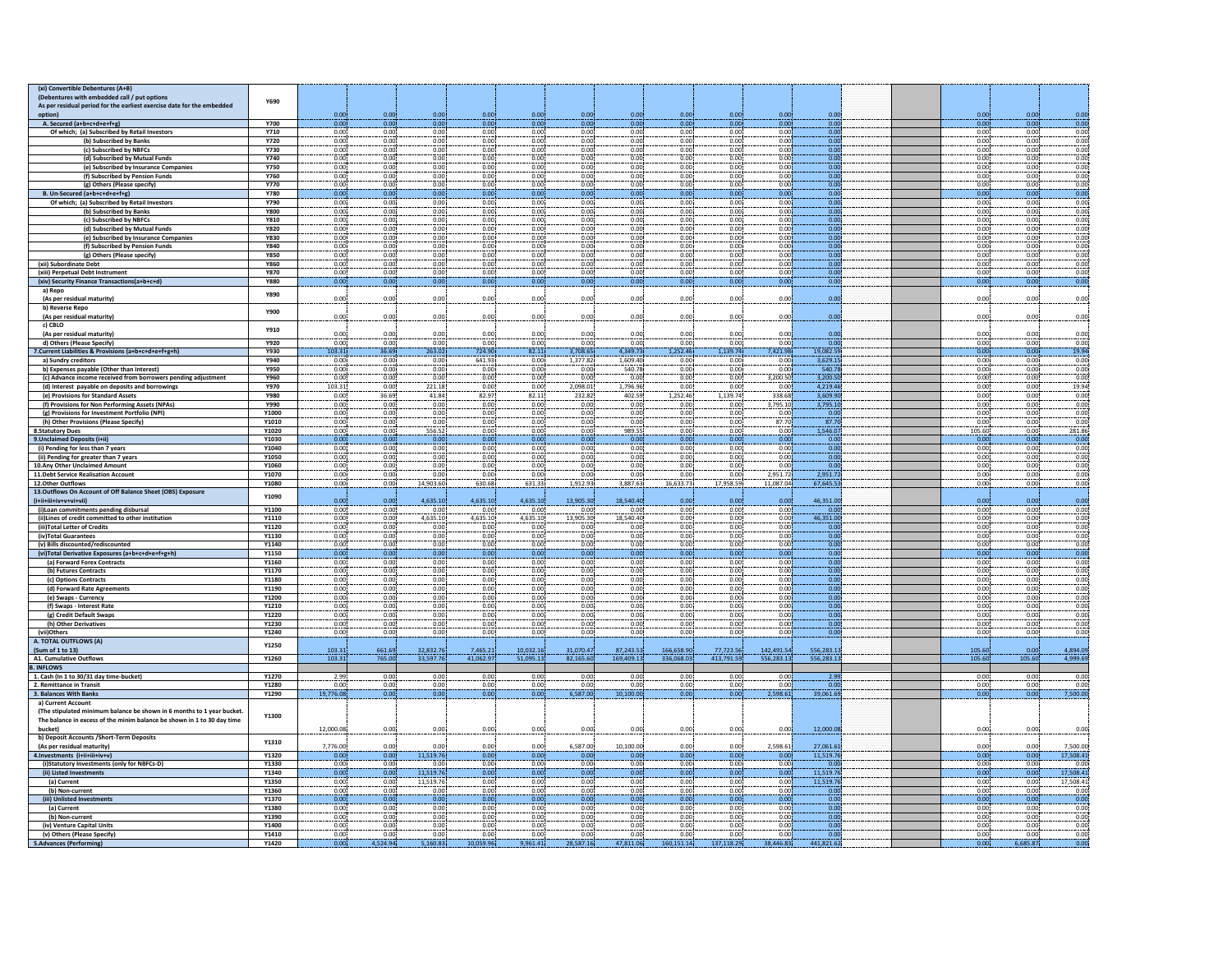| (i) Bills of Exchange and Promissory Notes discounted & rediscounted                               |                |              |              |                   |              |              |              |              |                   |                   |              |                   |              |                   |              |
|----------------------------------------------------------------------------------------------------|----------------|--------------|--------------|-------------------|--------------|--------------|--------------|--------------|-------------------|-------------------|--------------|-------------------|--------------|-------------------|--------------|
| (As per residual usance of the underlying bills)                                                   | Y1430          |              |              |                   |              |              |              |              |                   |                   |              |                   |              |                   |              |
|                                                                                                    |                | 0.00         | 0.00         | 0.00              | 0.00         | 0.00         | 0.00         | 0.00         | 0.00              | 0.00              | 0.00         | 0.00              | 0.00         | 0.00              | 0.00         |
| (ii) Term Loans                                                                                    |                |              |              |                   |              |              |              |              |                   |                   |              |                   |              |                   |              |
| (The cash inflows on account of the interest and principal of the loan may                         |                |              |              |                   |              |              |              |              |                   |                   |              |                   |              |                   |              |
| be slotted in respective time buckets as per the timing of the cash flows                          | Y1440          |              |              |                   |              |              |              |              |                   |                   |              |                   |              |                   |              |
| as stipulated in the original / revised repayment schedule)                                        |                |              |              |                   |              |              |              |              |                   |                   |              |                   |              |                   |              |
|                                                                                                    |                | 0.00         | 4.524.94     | 5.160.83          | 10,059.96    | 9,961.41     | 28,587.16    | 47,811.06    | 160,151.14        | 137,118.29        | 38.446.83    | 441,821.62        | 0.00         | 6.685.87          | 0.00         |
| (a) Through Regular Payment Schedule                                                               | Y1450          | 0.00         | 4,524.94     | 5,160.83          | 10,059.96    | 9,961.41     | 28,587.16    | 47,811.06    | 160,151.14        | 137,118.29        | 38,446.83    | 441,821.62        | 0.001        | 6,685.87          | 0.00         |
| (b) Through Bullet Payment                                                                         | Y1460<br>Y1470 | 0.00         | 0.00         | 0.00              | 0.00         | 0.00         | 0.00         | 0.00         | 0.00              | 0.00              | 0.00         | 0.00              | 0.00         | 0.00              | 0.00         |
| (iii) Interest to be serviced through regular schedule                                             | Y1480          | 0.00<br>0.00 | 0.00<br>0.00 | 0.00<br>0.00      | 0.00<br>0.00 | 0.00<br>0.00 | 0.00<br>0.00 | 0.00<br>0.00 | 0.00<br>0.00      | 0.00<br>0.00      | 0.00<br>0.00 | 0.00<br>0.00      | 0.00<br>0.00 | 0.00<br>0.00      | 0.00<br>0.00 |
| (iv) Interest to be serviced to be in Bullet Payment<br><b>6.Gross Non-Performing Loans (GNPA)</b> | Y1490          | 0.00         | 0.00         | 0.00              | 0.00         | 0.00         | 0.00         | 0.00         | 0.00              | 4,205.23          | 3,323.48     | 7,528.71          | 0.00         | 0.00              | 0.00         |
| (i) Substandard                                                                                    | Y1500          | 0.00         | 0.00         | 0.00              | 0.00         | 0.00         | 0.00         | 0.00         | 0.00              | 4,205.23          | 0.00         | 4,205.23          | 0.00         | 0.00              | 0.00         |
| (a) All over dues and instalments of principal falling due during the next                         |                |              |              |                   |              |              |              |              |                   |                   |              |                   |              |                   |              |
| three years                                                                                        | Y1510          |              |              |                   |              |              |              |              |                   |                   |              |                   |              |                   |              |
| (In the 3 to 5 year time-bucket)                                                                   |                | 0.00         | 0.00         | 0.00              | 0.00         | 0.00         | 0.00         | 0.00         | 0.00              | 4,205.23          | 0.00         | 4,205.23          | 0.00         | 0.00              | 0.00         |
| (b) Entire principal amount due beyond the next three years                                        |                |              |              |                   |              |              |              |              |                   |                   |              |                   |              |                   |              |
| (In the over 5 years time-bucket)                                                                  | Y1520          | 0.00         | 0.00         | 0.00              | 0.00         | 0.00         | 0.00         | 0.00         | 0.00              | 0.00              | 0.00         | 0.00              | 0.00         | 0.00              | 0.00         |
| (ii) Doubtful and loss                                                                             | Y1530          | 0.00         | 0.00         | 0.00              | 0.00         | 0.00         | 0.00         | 0.00         | 0.00              | 0.00              | 3,323.48     | 3,323.48          | 0.00         | 0.00              | 0.00         |
| (a) All instalments of principal falling due during the next five years as                         |                |              |              |                   |              |              |              |              |                   |                   |              |                   |              |                   |              |
| also all over dues                                                                                 | Y1540          |              |              |                   |              |              |              |              |                   |                   |              |                   |              |                   |              |
| (In the over 5 years time-bucket)                                                                  |                | 0.00         | 0.00         | 0.00              | 0.00         | 0.00         | 0.00         | 0.00         | 0.00              | 0.00              | 0.00         | 0.00              | 0.00         | 0.00              | 0.00         |
| (b) Entire principal amount due beyond the next five years                                         |                |              |              |                   |              |              |              |              |                   |                   |              |                   |              |                   |              |
| (In the over 5 years time-bucket)                                                                  | Y1550          | 0.00         | 0.00         | 0.00              | 0.00         | 0.00         | 0.00         | 0.00         | 0.00              | 0.00              | 3,323.48     | 3,323.48          | 0.00         | 0.00              | 0.00         |
| 7. Inflows From Assets On Lease                                                                    | Y1560          | 0.00         | 0.00         | 0.00              | 0.00         | 0.00         | 0.00         | 0.00         | 0.00              | 0.00              | 0.00         | 0.00              | 0.00         | 0.00              | 0.00         |
| 8. Fixed Assets (Excluding Assets On Lease)                                                        | Y1570          | 0.00         | 0.00         | 0.00              | 0.00         | 0.00         | 0.00         | 0.00         | 0.00              | 0.00              | 615.17       | 615.17            | 0.00         | 0.00              | 0.00         |
| 9. Other Assets:                                                                                   | Y1580          | 0.00         | 0.00         | 3,227.50          | 599.89       | 0.00         | 78.17        | 28.94        | 1,162.86          | 205.89            | 4,078.94     | 9,382.19          | 0.00         | 3,495.42          | 0.00         |
| (a) Intangible assets & other non-cash flow items                                                  | Y1590          |              |              |                   |              |              |              |              |                   |                   |              |                   |              |                   |              |
| (In the 'Over 5 year time bucket)                                                                  |                | 0.00         | 0.00         | 0.00              | 0.00         | 0.00         | 0.00         | 0.00         | 0.00              | 0.00              | 3,711.71     | 3,711.71          | 0.00         | 0.00              | 0.00         |
| (b) Other items (e.g. accrued income                                                               |                |              |              |                   |              |              |              |              |                   |                   |              |                   |              |                   |              |
| other receivables, staff loans, etc.)                                                              | Y1600          |              |              |                   |              |              |              |              |                   |                   |              |                   |              |                   |              |
| (In respective maturity buckets as per the timing of the cash flows)                               |                | 0.00         | 0.00         | 3,227.50          | 599.89       | 0.00         | 78.17        | 28.94        | 1,162.86          | 205.89            | 367.23       | 5,670.48          | 0.00         | 3,495.42          | 0.00         |
| (c) Others                                                                                         | Y1610          | 0.00         | 0.00         | 0.00              | 0.00         | 0.00         | 0.00         | 0.00         | 0.00.             | 0.00              | 0.00         | 0.00              | 0.00         | 0.00              | 0.00         |
| 10. Security Finance Transactions (a+b+c+d)                                                        | Y1620          | 0.00         | 0.00         | 0.00              | 0.00         | 0.001        | 0.00         | 0.00         | 0.00 <sub>1</sub> | 0.00 <sub>i</sub> | 0.001        | 0.00              | 0.00         | 0.00              | 0.00         |
| a) Repo                                                                                            | Y1630          |              |              |                   |              |              |              |              |                   |                   |              |                   |              |                   |              |
| (As per residual maturity)                                                                         |                | 0.00         | 0.00         | 0.00              | 0.00         | 0.00         | 0.00         | 0.00         | 0.00              | 0.00              | 0.00         | 0.00              | 0.00         | 0.00              | 0.00         |
| b) Reverse Repo                                                                                    | Y1640          |              |              |                   |              |              |              |              |                   |                   |              |                   |              |                   |              |
| (As per residual maturity)                                                                         |                | 0.00         | 0.00         | 0.00              | 0.00         | 0.00         | 0.00         | 0.00         | 0.00              | 0.00              | 0.00         | 0.00              | 0.00         | 0.00              | 0.00         |
| c) CBLO                                                                                            | Y1650          |              |              |                   |              |              |              |              |                   |                   |              |                   |              |                   |              |
| (As per residual maturity)                                                                         |                | 0.00         | 0.00         | 0.00              | 0.00         | 0.00         | 0.00         | 0.00         | 0.00              | 0.00              | 0.00         | 0.00              | 0.00         | 0.00              | 0.00         |
| d) Others (Please Specify)                                                                         | Y1660          | 0.00         | 0.00         | 0.00              | 0.00         | 0.00         | 0.00         | 0.00         | 0.00              | 0.00              | 0.00         | 0.00              | 0.00         | 0.00              | 0.00         |
| 11. Inflows On Account of Off Balance Sheet (OBS) Exposure (i+ii+iii+iv+v)                         | Y1670          |              |              |                   |              |              |              |              |                   |                   |              |                   |              |                   |              |
|                                                                                                    |                | 0.00         | 0.00         | 49,200.00         | 0.00         | 0.00         | 0.00         | 0.00         | 0.00              | 0.00              | 0.00         | 49,200.00         | 0.00         | 0.00              | 0.00         |
| (i)Loan committed by other institution pending disbursal                                           | Y1680          | 0.00         | 0.00         | 0.00              | 0.00         | 0.00         | 0.00         | 0.00         | 0.00              | 0.00              | 0.00         | 0.00<br>49,200.00 | 0.00         | 0.00              | 0.00         |
| (ii)Lines of credit committed by other institution<br>(iii) Bills discounted/rediscounted          | Y1690<br>Y1700 | 0.00<br>0.00 | 0.00<br>0.00 | 49,200.00<br>0.00 | 0.00<br>0.00 | 0.00<br>0.00 | 0.00<br>0.00 | 0.00<br>0.00 | 0.00<br>0.00      | 0.00<br>0.00      | 0.00<br>0.00 | 0.00              | 0.00<br>0.00 | 0.00<br>0.00      | 0.00<br>0.00 |
| (iv)Total Derivative Exposures (a+b+c+d+e+f+g+h)                                                   | Y1710          | 0.00         | 0.00         | 0.00              | 0.00         | 0.00         | 0.00         | 0.00         | 0.00              | 0.00              | 0.00         | 0.00              | 0.00         | 0.00              | 0.00         |
| (a) Forward Forex Contracts                                                                        | Y1720          | 0.00         | 0.00         | 0.00              | 0.00         | 0.00         | 0.00         | 0.00         | 0.00              | 0.00              | 0.00         | 0.00              | 0.00         | 0.00              | 0.00         |
| (b) Futures Contracts                                                                              | Y1730          | 0.00         | 0.00         | 0.00              | 0.00         | 0.00         | 0.00         | 0.00         | 0.00              | 0.00              | 0.00         | 0.00              | 0.00         | 0.00              | 0.00         |
| (c) Options Contracts                                                                              | Y1740          | 0.00         | 0.00         | 0.00              | 0.00         | 0.00         | 0.00         | 0.00         | 0.00              | 0.00              | 0.00         | 0.00              | 0.00         | 0.00              | 0.00         |
| (d) Forward Rate Agreements                                                                        | Y1750          | 0.00         | 0.00         | 0.00              | 0.00         | 0.00         | 0.00         | 0.00         | 0.00              | 0.00              | 0.00         | 0.00              | 0.00         | 0.00              | 0.00         |
| (e) Swaps - Currency                                                                               | Y1760          | 0.00         | 0.00         | 0.00              | 0.00         | 0.00         | 0.00         | 0.00         | 0.00              | 0.00              | 0.00         | 0.00              | 0.00         | 0.00              | 0.00         |
| (f) Swaps - Interest Rate                                                                          | Y1770          | 0.00         | 0.00         | 0.00              | 0.00         | 0.00         | 0.00         | 0.00         | 0.00              | 0.00              | 0.00         | 0.00              | 0.00         | 0.00 <sub>i</sub> | 0.00         |
| (g) Credit Default Swaps                                                                           | Y1780          | 0.00         | 0.00         | 0.00              | 0.00         | 0.00         | 0.00         | 0.00         | 0.00              | 0.00              | 0.00         | 0.00              | 0.00         | 0.00              | 0.00         |
| (h) Other Derivatives                                                                              | Y1790          | 0.00         | 0.00         | 0.00              | 0.00         | 0.00         | 0.00         | 0.00         | 0.00              | 0.00              | 0.00         | 0.00              | 0.00         | 0.00              | 0.00         |
| (v)Others                                                                                          | Y1800          | 0.00         | 0.00         | 0.00              | 0.00         | 0.00         | 0.00         | 0.00         | 0.00              | 0.00              | 0.00         | 0.00              | 0.00         | 0.00              | 0.00         |
| <b>B. TOTAL INFLOWS (B)</b>                                                                        |                |              |              |                   |              |              |              |              |                   |                   |              |                   |              |                   |              |
| (Sum of 1 to 11)                                                                                   | Y1810          | 19,779.07    | 4,524.94     | 69,108.09         | 10,659.85    | 9,961.41     | 35,252.33    | 57,940.00    | 161,314.00        | 141,529.41        | 49,063.03    | 559,132.13        | 0.00         | 10,181.29         | 25,008.41    |
| C. Mismatch (B - A)                                                                                | Y1820          | 19,675.76    | 3,863.25     | 36,275.33         | 3,194.64     | $-70.75$     | 4,181.86     | $-29,303.53$ | $-5,344.90$       | 63,805.85         | $-93,428.51$ | 2,849.00          | $-105.60$    | 10,181.29         | 20,114.32    |
| . Cumulative Mismatch                                                                              | Y1830          | 19,675.76    | 23,539.01    | 59,814.34         | 63,008.98    | 62.938.23    | 67,120.09    | 37,816.56    | 32,471.66         | 96,277.51         | 2,849.00     | 2,849.00          | $-105.60$    | 10,075.69         | 30,190.01    |
| . Mismatch as % of Total Outflows                                                                  | Y1840          | 19045.36%    | 583.85%      | 110.49%           | 42.79%       | $-0.71%$     | 13.46%       | $-33.59%$    | $-3.21%$          | 82.09%            | $-65.57%$    | 0.51%             | $-100.00%$   | 0.00%             | 410.99%      |
| . Cumulative Mismatch as % of Cumulative Total Outflows                                            | Y1850          | 19045.36%    | 3076.99%     | 178.03%           | 153.44%      | 123.18%      | 81.69%       | 22.32%       | 9.66%             | 23.27%            | 0.51%        | 0.51%             | $-100.00\%$  | 9541.37%          | 603.84%      |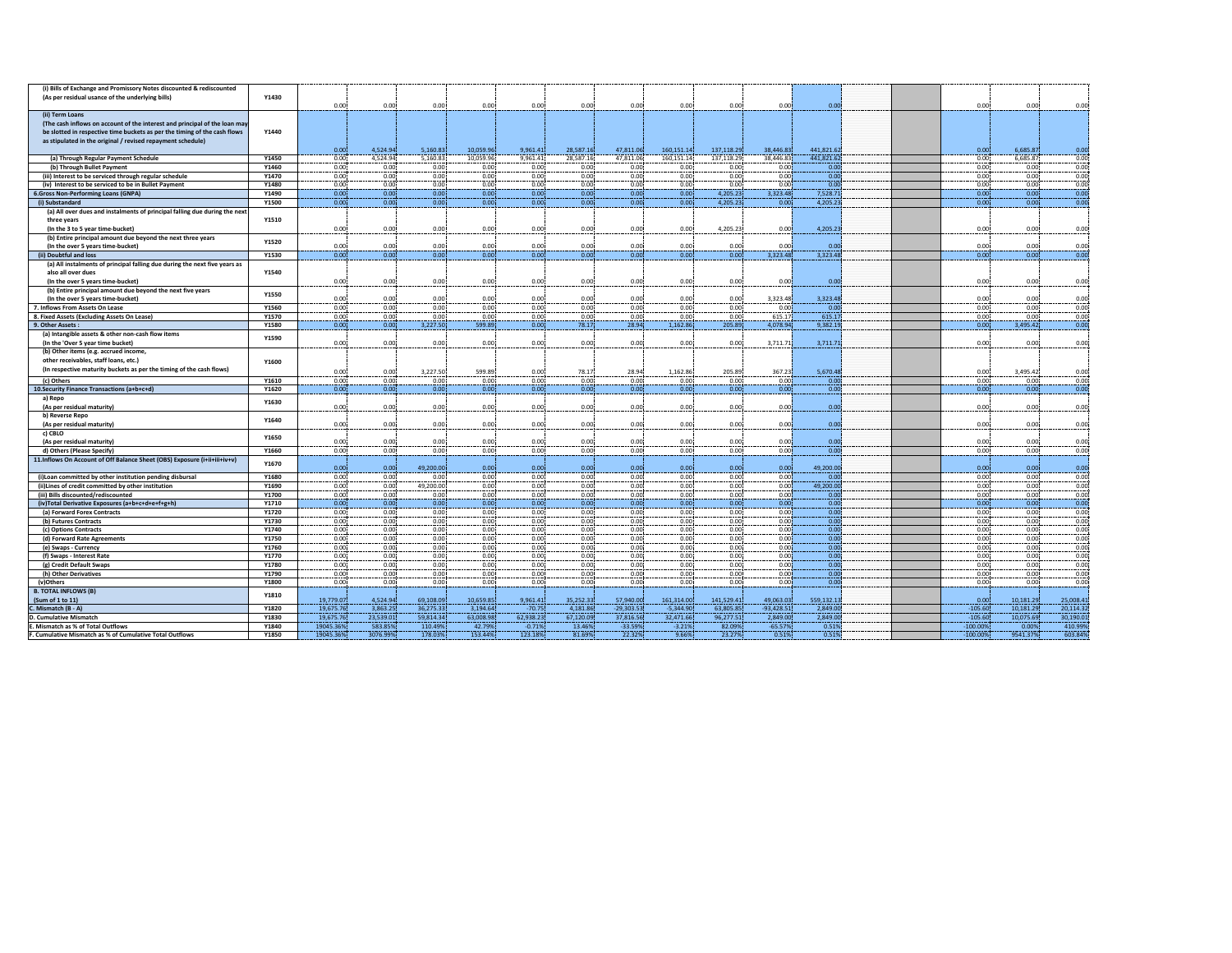$\mathbf{S} = \mathbf{S}$  ,  $\mathbf{S} = \mathbf{S}$  ,  $\mathbf{S} = \mathbf{S}$  ,  $\mathbf{S} = \mathbf{S}$  ,  $\mathbf{S} = \mathbf{S}$  ,  $\mathbf{S} = \mathbf{S}$  ,  $\mathbf{S} = \mathbf{S}$  ,  $\mathbf{S} = \mathbf{S}$  ,  $\mathbf{S} = \mathbf{S}$  ,  $\mathbf{S} = \mathbf{S}$  ,  $\mathbf{S} = \mathbf{S}$  ,  $\mathbf{S} = \mathbf{S}$  ,  $\mathbf{S$ DNBS4BIRS ‐ Statement of Interest Rate Sensitivity (IRS)

**All Monetary Items present in this return shall be reported in ₹ Lakhs Only**

| <b>Table 3: Statement of Interest Rate Sensitivity (IRS)</b>                               |                            |                 |                   |                                      |                                     |                      |                        |                                                                                                                                |                         |                        |                        |                      |                         |
|--------------------------------------------------------------------------------------------|----------------------------|-----------------|-------------------|--------------------------------------|-------------------------------------|----------------------|------------------------|--------------------------------------------------------------------------------------------------------------------------------|-------------------------|------------------------|------------------------|----------------------|-------------------------|
| <b>Particulars</b>                                                                         |                            | 0 day to 7 days | 8 days to 14 days | 15 days to 30/31 days<br>(One month) | Over one month and<br>upto 2 months | upto 3 months        | 6 months               | Over two months and Over 3 months and upto Over 6 months and upto   Over 1 year and upto 3   Over 3 years and upto 5<br>1 year | vears                   | vears                  | <b>Over 5 years</b>    | <b>Non-sensitive</b> | <b>Total</b>            |
|                                                                                            |                            | <b>X010</b>     | <b>X020</b>       | <b>X030</b>                          | <b>X040</b>                         | <b>X050</b>          | <b>X060</b>            | <b>X070</b>                                                                                                                    | <b>X080</b>             | <b>X090</b>            | X100                   | X110                 | <b>X120</b>             |
|                                                                                            |                            |                 |                   |                                      |                                     |                      |                        |                                                                                                                                |                         |                        |                        |                      |                         |
| A. Liabilities (OUTFLOW)                                                                   |                            |                 |                   |                                      |                                     |                      |                        |                                                                                                                                |                         |                        |                        |                      |                         |
| 1.Capital (i+ii+iii+iv)                                                                    | Y010<br><b>Y020</b>        | 0.00<br>0.00    | 0.00<br>0.00      | 0.00<br>0.00                         | 0.00<br>0.00                        | 0.00<br>0.00         | 0.00<br>0.00           | 0.00<br>0.00                                                                                                                   | 0.00<br>0.00            | 0.00<br>0.00           | 8,259.19<br>8.259.19   | 0.00<br>0.00         | 8,259.19<br>8,259.19    |
| (i) Equity<br>(ii) Perpetual preference shares                                             | Y030                       | 0.00            | 0.00              | 0.00                                 | 0.00                                | 0.00                 | 0.00                   | 0.00                                                                                                                           | 0.00                    | 0.00                   | 0.00                   | 0.00                 | 0.00                    |
| (iii) Non-perpetual preference shares                                                      | <b>Y040</b>                | 0.00            | 0.00              | 0.00                                 | 0.00                                | 0.00                 | 0.00                   | 0.00                                                                                                                           | 0.00                    | 0.00                   | 0.00                   | 0.00                 | 0.00                    |
| (iv) Others (Please furnish, if any)                                                       | <b>Y050</b>                | 0.00            | 0.00              | 0.00!                                | 0.00                                | 0.00                 | 0.00                   | 0.00!                                                                                                                          | 0.00                    | 0.00                   | 0.00                   | 0.00                 | 0.00                    |
|                                                                                            | <b>Y060</b>                | 0.00            | 0.00              | 0.00                                 | 0.00                                | 0.00                 | 0.00                   | 0.00                                                                                                                           | 0.00                    | 0.00                   | 92,300.79              | 0.00                 | 92,300.79               |
| (i) Share Premium Account                                                                  | <b>Y070</b>                | 0.00            | 0.00              | 0.00                                 | 0.00                                | 0.00                 | 0.00                   | 0.00                                                                                                                           | 0.00                    | 0.00                   | 75,923.2               | 0.00                 | 75,923.27               |
| (ii) General Reserves                                                                      | <b>Y080</b>                | 0.00            | 0.00              | 0.00                                 | 0.00                                | 0.00                 | 0.00                   | 0.00                                                                                                                           | 0.00                    | 0.00                   | 0.14                   | 0.00                 | 0.14                    |
| (iii) Statutory/Special Reserve (Section 45-IC reserve to be shown separately below        | <b>Y090</b>                | 0.00            | 0.00              | 0.00                                 | 0.00                                | 0.00                 | 0.00                   | 0.00                                                                                                                           | 0.00                    | 0.00                   | 0.0                    | 0.00                 | 0.00                    |
| item no.(vii)<br>(iv) Reserves under Sec 45-IC of RBI Act 1934                             | Y100                       | 0.00            | 0.00              | 0.00                                 | 0.00                                | 0.00                 | 0.00                   | 0.00                                                                                                                           | 0.00                    | 0.00                   | 3.324.59               | 0.00                 | 3.324.59                |
| (v) Capital Redemption Reserve                                                             | Y110                       | 0.00            | 0.00              | 0.00                                 | 0.00                                | 0.00                 | 0.00                   | 0.00                                                                                                                           | 0.00                    | 0.00                   | 0.00                   | 0.00                 | 0.00                    |
| (vi) Debenture Redemption Reserve                                                          | Y120                       | 0.00            | 0.00              | 0.00                                 | 0.00                                | 0.00                 | 0.00                   | 0.001                                                                                                                          | 0.00                    | 0.00                   | 0.00                   | 0.00 <sub>1</sub>    | 0.00                    |
| (vii) Other Capital Reserves                                                               | Y130                       | 0.00            | 0.00              | 0.00                                 | 0.00                                | 0.00                 | 0.00                   | 0.00                                                                                                                           | 0.00                    | 0.00                   | 0.00                   | 0.00                 | 0.00                    |
| (viii) Other Revenue Reserves                                                              | Y140                       | 0.00            | 0.00              | 0.00                                 | 0.00                                | 0.00                 | 0.00                   | 0.00                                                                                                                           | 0.00                    | 0.00                   | 0.00                   | 0.00                 | 0.00                    |
| (ix) Investment Fluctuation Reserves/ Investment Reserves                                  | Y150                       | 0.00            | 0.00              | 0.00                                 | 0.00                                | 0.00                 | 0.00                   | 0.00                                                                                                                           | 0.00                    | 0.00                   | 0.00                   | 0.00                 | 0.00                    |
| (x) Revaluation Reserves                                                                   | <b>Y160</b>                | 0.00<br>0.00    | 0.00<br>0.00      | 0.00                                 | 0.00<br>0.00                        | 0.00<br>0.00         | 0.00<br>0.00           | 0.00<br>0.00                                                                                                                   | 0.00<br>0.00            | 0.00<br>0.00           | 0.00<br>0.00           | 0.00                 | 0.00<br>0.00            |
| viii.1 Revl. Reserves - Property<br>viii.2 Revl. Reserves - Financial Assets               | Y170<br>Y180               | 0.00            | 0.00              | 0.00<br>0.00                         | 0.00                                | 0.00                 | 0.00                   | 0.00                                                                                                                           | 0.00                    | 0.00                   | 0.00                   | 0.00<br>0.00         | 0.00                    |
| (xi) Share Application Money Pending Allotment                                             | Y190                       | 0.00            | 0.00              | 0.00                                 | 0.00                                | 0.00                 | 0.00                   | 0.00                                                                                                                           | 0.00                    | 0.00                   | 0.00                   | 0.00                 | 0.00                    |
| (xii) Others (Please mention)                                                              | <b>Y200</b>                | 0.00            | 0.00              | 0.00                                 | 0.00                                | 0.00                 | 0.00                   | 0.00                                                                                                                           | 0.00                    | 0.00                   | 693.27                 | 0.00                 | 693.27                  |
| (xiii) Balance of profit and loss account                                                  | <b>Y210</b>                | 0.00            | 0.00              | 0.00                                 | 0.00                                | 0.00                 | 0.00                   | 0.00                                                                                                                           | 0.00                    | 0.00                   | 12.359.52              | 0.00                 | 12,359.52               |
| 3.Gifts, grants, donations & benefactions                                                  | <b>Y220</b>                | 0.00            | 0.00              | 0.00                                 | 0.00                                | 0.00                 | 0.00                   | 0.00                                                                                                                           | 0.00                    | 0.00                   | 0.00                   | 0.00                 | 0.00                    |
| 4.Bonds & Notes (a+b+c)                                                                    | <b>Y230</b>                | 0.00            | 0.00              | 0.00                                 | 0.00                                | 0.00                 | 0.00                   | 0.00                                                                                                                           | 0.00                    | 0.00                   | 0.00                   | 0.00                 | 0.00                    |
| a) Fixed rate plain vanilla including zero coupons<br>b) Instruments with embedded options | Y240<br><b>Y250</b>        | 0.00<br>0.00    | 0.00<br>0.00      | 0.00<br>0.00                         | 0.00<br>0.00                        | 0.00<br>0.00         | 0.00<br>0.00           | 0.00<br>0.00                                                                                                                   | 0.00<br>0.00            | 0.00<br>0.00           | 0.00<br>0.00           | 0.00<br>0.00         | 0.00<br>0.00            |
| c) Floating rate instruments                                                               | <b>Y260</b>                | 0.00            | 0.00              | 0.00                                 | 0.00                                | 0.00                 | 0.00                   | 0.00                                                                                                                           | 0.00                    | 0.00                   | 0.00                   | 0.00                 | 0.00                    |
| 5.Deposits                                                                                 | <b>Y270</b>                | 0.00            | 0.00              | 0.00                                 | 0.00                                | 0.00                 | 0.00                   | 0.00                                                                                                                           | 0.00                    | 0.00                   | 0.00                   | 0.00                 | 0.00                    |
| osits/ Fixed Deposits from public<br>(i) Term Dep                                          | <b>Y280</b>                | 0.00            | 0.00              | 0.00                                 | 0.00                                | 0.00                 | 0.00                   | 0.00                                                                                                                           | 0.00                    | 0.00                   | 0.00                   | 0.00                 | 0.00                    |
| (a) Fixed rate                                                                             | <b>Y290</b>                | 0.00            | 0.00              | 0.00                                 | 0.00                                | 0.00                 | 0.00                   | 0.00                                                                                                                           | 0.00                    | 0.00                   | 0.00                   | 0.00                 | 0.00                    |
| (b)Floating rate                                                                           | <b>Y300</b>                | 0.00            | 0.00              | 0.00                                 | 0.00                                | 0.00                 | 0.00                   | 0.00                                                                                                                           | 0.00                    | 0.00                   | 0.00                   | 0.00                 | 0.00                    |
| 6.Borrowings (i+ii+iii+iv+v+vi+vii+viii+ix+x+xi+xii)                                       | <b>Y310</b>                | 0.00<br>0.00    | 625.00<br>625.00  | 12,474.52<br>7.148.35                | 1,474.53                            | 4,683.62<br>1.855.97 | 11,543.59<br>10.056.10 | 59,476.22                                                                                                                      | 148,772.71<br>87,900.58 | 58,625.23<br>52.341.22 | 20,470.82              | 0.00<br>0.00         | 318,146.24              |
| (i) Bank borrowings                                                                        | Y320<br><b>Y330</b>        | 0.00            | 625.00            | 7,148.35                             | 1.147.62<br>1,147.62                | 1,855.97             |                        | 21.841.57<br>21,151.01                                                                                                         | 85,138.33               | 49,578.97              | 16.010.38<br>11,493.36 | 0.00                 | 198.926.7<br>188,194.71 |
| a) Bank Borrowings in the nature of Term money borrowings<br>I. Fixed rate                 | <b>Y340</b>                | 0.00            | 0.00              | 0.00                                 | 0.00                                | 0.00                 | 10,056.10<br>0.00      | 0.00                                                                                                                           | 0.00                    | 0.00                   | 0.00                   | 0.00                 | 0.0                     |
| II. Floating rate                                                                          | Y350                       | 0.00            | 625.00            | 7.148.35                             | 1,147.62                            | 1,855.97             | 10,056.10              | 21,151.01                                                                                                                      | 85,138.33               | 49,578.97              | 11,493.36              | 0.00                 | 188,194.71              |
| b) Bank Borrowings in the nature of WCDL                                                   | Y360                       | 0.00            | 0.00              | 0.00                                 | 0.00                                | 0.00                 | 0.00                   | 0.00                                                                                                                           | 0.00                    | 0.00                   | 0.00                   | 0.00                 | 0.0                     |
| I. Fixed rate                                                                              | <b>Y370</b>                | 0.00            | 0.00              | 0.00                                 | 0.00                                | 0.00                 | 0.00                   | 0.00                                                                                                                           | 0.00                    | 0.00                   | 0.00                   | 0.00                 | 0.00                    |
| II. Floating rate                                                                          | Y380                       | 0.00            | 0.00              | 0.00                                 | 0.00                                | 0.00                 | 0.00                   | 0.00                                                                                                                           | 0.00                    | 0.00                   | 0.00                   | 0.00                 | 0.00                    |
| c) Bank Borrowings in the nature of Cash Credits (CC)                                      | Y390                       | 0.00            | 0.00              | 0.00                                 | 0.00                                | 0.00                 | 0.00                   | 0.00                                                                                                                           | 0.00                    | 0.00                   | 0.00                   | 0.00                 | 0.00                    |
| I. Fixed rate                                                                              | Y400<br>Y410               | 0.00<br>0.00    | 0.00<br>0.00      | 0.00<br>0.00                         | 0.00<br>0.00                        | 0.00<br>0.00         | 0.00<br>0.00           | 0.00<br>0.00                                                                                                                   | 0.00<br>0.00            | 0.00<br>0.00           | 0.00<br>0.00           | 0.00<br>0.00         | 0.00<br>0.00            |
| II. Floating rate<br>d) Bank Borrowings in the nature of Letter of Credits(LCs)            | Y420                       | 0.00            | 0.00              | 0.00                                 | 0.00                                | 0.00                 | 0.00                   | 0.00                                                                                                                           | 0.00                    | 0.00                   | 0.00                   | 0.00                 | 0.00                    |
| I. Fixed rate                                                                              | <b>Y430</b>                | 0.00            | 0.00              | 0.00                                 | 0.00                                | 0.00                 | 0.00                   | 0.00                                                                                                                           | 0.00                    | 0.00                   | 0.00                   | 0.00                 | 0.00                    |
| II. Floating rate                                                                          | Y440                       | 0.00            | 0.00              | 0.00                                 | 0.00                                | 0.00                 | 0.00                   | 0.00                                                                                                                           | 0.00                    | 0.00                   | 0.00                   | 0.00                 | 0.00                    |
| e) Bank Borrowings in the nature of ECBs                                                   | <b>Y450</b>                | 0.00            | 0.00              | 0.00                                 | 0.00                                | 0.00                 | 0.00                   | 690.56                                                                                                                         | 2,762.25                | 2,762.25               | 4,517.02               | 0.00                 | 10,732.08               |
| I. Fixed rate                                                                              | <b>Y460</b>                | 0.00            | 0.00              | 0.00                                 | 0.00                                | 0.00                 | 0.00                   | 0.00                                                                                                                           | 0.00                    | 0.00                   | 0.00                   | 0.00                 | 0.0                     |
| II. Floating rate                                                                          | <b>Y470</b>                | 0.00            | 0.00              | 0.00                                 | 0.00                                | 0.00                 | 0.00                   | 690.56                                                                                                                         | 2,762.25                | 2,762.25               | 4,517.02               | 0.00                 | 10,732.08               |
| (ii) Inter Corporate Debts (other than related parties)<br>I. Fixed rate                   | <b>Y480</b><br><b>Y490</b> | 0.00<br>0.00    | 0.00<br>0.00      | 0.00<br>0.00                         | 0.00<br>0.00                        | 0.00<br>0.00         | 0.00<br>0.00           | 0.00<br>0.00                                                                                                                   | 0.00<br>0.00            | 0.00<br>0.00           | 0.00<br>0.00           | 0.00<br>0.00         | 0.00<br>0.00            |
| II. Floating rate                                                                          | <b>Y500</b>                | 0.00            | 0.00              | 0.00                                 | 0.00                                | 0.00                 | 0.00                   | 0.00                                                                                                                           | 0.00                    | 0.00                   | 0.00                   | 0.00                 | 0.00                    |
| (iii) Loan from Related Parties (including ICDs)                                           | <b>Y510</b>                | 0.00            | 0.00              | 0.00                                 | 0.00                                | 0.00                 | 0.00                   | 0.00                                                                                                                           | 0.00                    | 0.00                   | 0.00                   | 0.00                 | 0.00                    |
| I. Fixed rate                                                                              | <b>Y520</b>                | 0.00            | 0.00              | 0.00                                 | 0.00                                | 0.00                 | 0.00                   | 0.00                                                                                                                           | 0.00                    | 0.00                   | 0.00                   | 0.00                 | 0.00                    |
| II. Floating rate                                                                          | <b>Y530</b>                | 0.00            | 0.00              | 0.00                                 | 0.00                                | 0.00                 | 0.00                   | 0.00                                                                                                                           | 0.00                    | 0.00                   | 0.00                   | 0.00                 | 0.00                    |
| (iv) Corporate Debts                                                                       | <b>Y540</b>                | 0.00<br>0.00    | 0.00<br>0.00      | 326.17<br>0.00                       | 326.91<br>0.00                      | 327.65<br>0.00       | 987.49<br>0.00         | 2.634.65<br>0.00                                                                                                               | 3,872.13<br>0.00        | 2.284.01<br>0.00       | 0.00<br>0.00           | 0.00<br>0.00         | 10,759.01<br>0.00       |
| I. Fixed rate<br>II. Floating rate                                                         | <b>Y550</b><br><b>Y560</b> | 0.00            | 0.00              | 326.17                               | 326.91                              | 327.65               | 987.49                 | 2.634.65                                                                                                                       | 3.872.13                | 2.284.01               | 0.00                   | 0.00                 | 10.759.01               |
| (v) Commercial Papers                                                                      | <b>Y570</b>                | 0.00            | 0.00              | 5,000.00                             | 0.00                                | 2.500.00             | 0.00                   | 0.00                                                                                                                           | 0.00                    | 0.00                   | 0.00                   | 0.00                 | 7,500.00                |
| Of which; (a) Subscribed by Mutual Funds                                                   | <b>Y580</b>                | 0.00            | 0.00              | 0.00                                 | 0.00                                | 0.00                 | 0.00                   | 0.00                                                                                                                           | 0.00                    | 0.00                   | 0.00                   | 0.00                 | $-0.00$                 |
| (b) Subscribed by Banks                                                                    | <b>Y590</b>                | 0.00            | 0.00              | 0.00                                 | 0.00                                | 2,500.00             | 0.00                   | 0.00                                                                                                                           | 0.00                    | 0.00                   | 0.00                   | 0.00                 | 2,500.00                |
| (c) Subscribed by NBFCs                                                                    | <b>Y600</b>                | 0.00            | 0.00              | 0.00                                 | 0.00                                | 0.00                 | 0.00                   | 0.00                                                                                                                           | 0.00                    | 0.00                   | 0.00                   | 0.00                 | 0.0                     |
| (d) Subscribed by Insurance Companies                                                      | Y610                       | 0.00            | 0.00              | 5,000.00                             | 0.00                                | 0.00                 | 0.00                   | 0.00                                                                                                                           | 0.00                    | 0.00                   | 0.00                   | 0.00                 | 5,000.00                |
| (e) Subscribed by Pension Funds<br>(f) Subscribed by Retail Investors                      | <b>Y620</b><br>Y630        | 0.00<br>0.00    | 0.00<br>0.00      | 0.00<br>0.00                         | 0.00<br>0.00                        | 0.00<br>0.00         | 0.00<br>0.00           | 0.00<br>0.00                                                                                                                   | 0.00<br>0.00            | 0.00<br>0.00           | 0.00<br>0.00           | 0.00<br>0.00         | 0.00<br>0.00            |
| (g) Others (Please specify)                                                                | Y640                       | 0.00            | 0.00              | 0.00                                 | 0.00                                | 0.00                 | 0.00                   | 0.00                                                                                                                           | 0.00                    | 0.00                   | 0.00                   | 0.00                 | 0.00                    |
| (vi) Non - Convertible Debentures (NCDs) (A+B)                                             | <b>Y650</b>                | 0.00            | 0.00              | 0.00                                 | 0.00                                | 0.00                 | 500.00                 | 35,000.00                                                                                                                      | 57,000.00               | 4.000.00               | 4,460.44               | 0.00                 | 100,960.44              |
| A. Fixed rate                                                                              | <b>Y660</b>                | 0.00            | 0.00              | 0.00                                 | 0.00                                | 0.00                 | 500.00                 | 35,000.00                                                                                                                      | 57,000.00               | 4,000.00               | 4,460.44               | 0.00                 | 100,960.44              |
| Of which; (a) Subscribed by Mutual Funds                                                   | <b>Y670</b>                | 0.00            | 0.00              | 0.00                                 | 0.00                                | 0.00                 | 0.00                   | 30,500.00                                                                                                                      | 22.500.00               | 0.00                   | 0.00                   | 0.00                 | 53,000.00               |
| (b) Subscribed by Banks                                                                    | <b>Y680</b>                | 0.00            | 0.00              | 0.00                                 | 0.00                                | 0.00                 | 0.00                   | 0.00                                                                                                                           | 17,500.00               | 0.00                   | 0.00                   | 0.00                 | 17,500.0                |
| (c) Subscribed by NBFCs                                                                    | Y690                       | 0.00<br>0.00    | 0.00<br>0.00      | 0.00<br>0.00                         | 0.00<br>0.00                        | 0.00<br>0.00         | 0.00<br>0.00           | 3.220.00<br>0.00                                                                                                               | 14,480.00<br>0.00       | 10.00<br>0.00          | 200.00<br>0.00         | 0.00                 | 17,910.00<br>0.00       |
| (d) Subscribed by Insurance Companies<br>(e) Subscribed by Pension Funds                   | <b>Y700</b><br>Y710        | 0.00            | 0.00              | 0.00                                 | 0.00                                | 0.00                 | 0.00                   | 0.00                                                                                                                           | 1,900.00                | 1,090.00               | 2,100.00               | 0.00<br>0.00         | 5,090.00                |
| (f) Subscribed by Retail Investors                                                         | Y720                       | 0.00            | 0.00              | 0.00                                 | 0.00                                | 0.00                 | 40.00                  | 280.00                                                                                                                         | 620.00                  | 30.00                  | 70.00                  | 0.00                 | 1.040.0                 |
| (g) Others (Please specify)                                                                | <b>Y730</b>                | 0.00            | 0.00              | 0.00                                 | 0.00                                | 0.00                 | 460.00                 | 1,000.00                                                                                                                       | 0.00                    | 2,870.00               | 2,090.44               | 0.00                 | 6,420.44                |
| <b>B.</b> Floating rate                                                                    | Y740                       | 0.00            | 0.00              | 0.00                                 | 0.00                                | 0.00                 | 0.00                   | 0.00                                                                                                                           | 0.00                    | 0.00                   | 0.00                   | 0.00                 | 0.00                    |
| Of which; (a) Subscribed by Mutual Funds                                                   | <b>Y750</b>                | 0.00            | 0.00              | 0.00                                 | 0.00                                | 0.00                 | 0.00                   | 0.00                                                                                                                           | 0.00                    | 0.00                   | 0.00                   | 0.00                 | 0.00                    |
| (b) Subscribed by Banks                                                                    | Y760                       | 0.00            | 0.00              | 0.00                                 | 0.00                                | 0.00                 | 0.00                   | 0.00                                                                                                                           | 0.00                    | 0.00                   | 0.00                   | 0.00                 | 0.00                    |
| (c) Subscribed by NBFCs                                                                    | <b>Y770</b><br><b>Y780</b> | 0.00<br>0.00    | 0.00<br>0.00      | 0.00<br>0.00                         | 0.00<br>0.00                        | 0.00<br>0.00         | 0.00<br>0.00           | 0.00<br>0.00                                                                                                                   | 0.00<br>0.00            | 0.00<br>0.00           | 0.00<br>0.00           | 0.00                 | 0.00<br>0.00            |
| (d) Subscribed by Insurance Companies<br>(e) Subscribed by Pension Funds                   | Y790                       | 0.00            | 0.00              | 0.00                                 | 0.00                                | 0.00                 | 0.00                   | 0.00                                                                                                                           | 0.00                    | 0.00                   | 0.00                   | 0.00<br>0.00         | 0.00                    |
|                                                                                            |                            |                 |                   |                                      |                                     |                      |                        |                                                                                                                                |                         |                        |                        |                      |                         |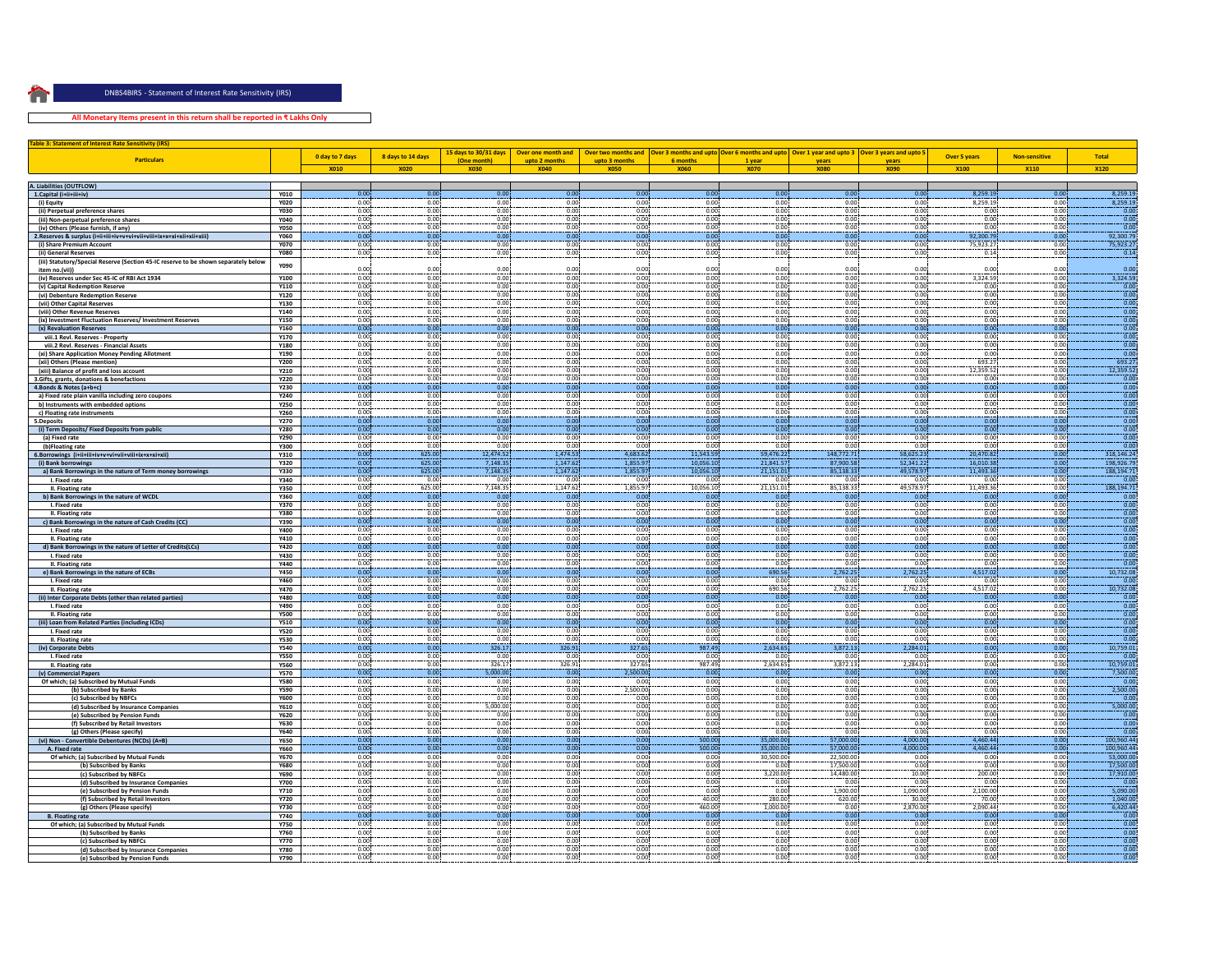|                                      |                                                                                    |                |              | 0.00             |                  |                   | 0.00             |                   |                   |                    |                    |                   |              | 0.00               |
|--------------------------------------|------------------------------------------------------------------------------------|----------------|--------------|------------------|------------------|-------------------|------------------|-------------------|-------------------|--------------------|--------------------|-------------------|--------------|--------------------|
|                                      | (f) Subscribed by Retail Investors                                                 | <b>Y800</b>    | 0.00<br>0.00 | 0.00             | 0.00<br>0.00     | 0.00<br>0.001     | 0.00             | 0.00<br>0.001     | 0.00<br>0.00      | 0.00<br>0.00       | 0.00<br>0.001      | 0.00<br>0.00      | 0.00<br>0.00 | 0.00               |
|                                      | (g) Others (Please specify)                                                        | <b>Y810</b>    |              |                  |                  |                   |                  |                   |                   |                    |                    |                   |              |                    |
| (vii) Conve                          | tible Debentures (A+B)                                                             | <b>Y820</b>    | 0.00         | 0.00             | 0.00             | 0.00              | 0.00             | 0.00              | 0.00              | 0.00               | 0.00               | 0.00              | 0.00         | 0.00               |
| A. Fixed rate                        |                                                                                    | <b>Y830</b>    | 0.00         | 0.00             | 0.00             | 0.00              | 0.00             | 0.00              | 0.00              | 0.00               | 0.00               | 0.00              | 0.00         | 0.00               |
|                                      | Of which; (a) Subscribed by Mutual Funds                                           | <b>Y840</b>    | 0.00         | 0.00             | 0.00             | 0.00              | 0.00             | 0.00              | 0.00              | 0.00               | 0.00               | 0.00              | 0.00         | $-0.00$            |
|                                      | (b) Subscribed by Banks                                                            | <b>Y850</b>    | 0.00         | 0.00             | 0.00             | 0.00              | 0.00             | 0.00              | 0.00              | 0.00               | 0.00               | 0.00              | 0.00         | 0.00               |
|                                      | (c) Subscribed by NBFCs                                                            | <b>Y860</b>    | 0.00         | 0.00             | 0.00             | 0.00              | 0.00             | 0.00              | 0.00              | 0.00               | 0.00               | 0.00              | 0.00         | 0.00               |
|                                      | (d) Subscribed by Insurance Companies                                              | <b>Y870</b>    | 0.00         | 0.00             | 0.00             | 0.00              | 0.00             | 0.00              | 0.00              | 0.00               | 0.00               | 0.00              | 0.00         | 0.00               |
|                                      | (e) Subscribed by Pension Funds                                                    | <b>Y880</b>    | 0.00         | 0.00             | 0.00             | 0.00              | 0.00             | 0.00              | 0.00              | 0.00               | 0.00               | 0.00              | 0.00         | 0.00               |
|                                      | (f) Subscribed by Retail Investors                                                 | <b>Y890</b>    | 0.00         | 0.00             | 0.00             | 0.00              | 0.00             | 0.00              | 0.00              | 0.00               | 0.00               | 0.00              | 0.00         | 0.00               |
|                                      | (g) Others (Please specify)                                                        | <b>Y900</b>    | 0.00         | 0.00             | 0.00             | 0.00              | 0.00             | 0.00              | 0.00              | 0.00               | 0.00               | 0.00              | 0.00         | 0.00               |
| <b>B.</b> Floating rate              |                                                                                    | Y910           | 0.00         | 0.00             | 0.00             | 0.00              | 0.00             | 0.00              | 0.00              | 0.00               | 0.00               | 0.00              | 0.00         | 0.00               |
|                                      | Of which; (a) Subscribed by Mutual Funds                                           | <b>Y920</b>    | 0.00         | 0.00             | 0.00             | 0.00              | 0.00             | 0.00              | 0.00              | 0.00               | 0.00               | 0.00              | 0.00         | 0.00               |
|                                      |                                                                                    |                | 0.00         | 0.00             | 0.00             | 0.00              | 0.00             | 0.00              | 0.00              | 0.00               | 0.00               | 0.00              | 0.00         | 0.00               |
|                                      | (b) Subscribed by Banks                                                            | Y930           |              |                  |                  |                   |                  |                   |                   |                    |                    |                   |              |                    |
|                                      | (c) Subscribed by NBFCs                                                            | <b>Y940</b>    | 0.00         | 0.00             | 0.00             | 0.00              | 0.00             | 0.00              | 0.00              | 0.00               | 0.00               | 0.00              | 0.00         | 0.00               |
|                                      | (d) Subscribed by Insurance Companies                                              | <b>Y950</b>    | 0.00         | 0.00             | 0.00             | 0.00              | 0.00             | 0.00              | 0.00              | 0.00               | 0.00               | 0.00              | 0.00         | 0.00               |
|                                      | (e) Subscribed by Pension Funds                                                    | Y960           | 0.00         | 0.00             | 0.00             | 0.00!             | 0.00             | 0.00              | 0.00              | 0.00               | 0.00               | 0.00              | 0.00         | 0.00               |
|                                      | (f) Subscribed by Retail Investors                                                 | <b>Y970</b>    | 0.00         | 0.00             | 0.00             | 0.00              | 0.00             | 0.00              | 0.00              | 0.00               | 0.00               | 0.00              | 0.00         | 0.00               |
|                                      | (g) Others (Please specify)                                                        | <b>Y980</b>    | 0.00         | 0.00             | 0.00             | 0.00              | 0.00             | 0.00              | 0.00              | 0.00               | 0.00               | 0.00              | 0.00         | 0.00               |
| (viii) Subordinate Debt              |                                                                                    | Y990           | 0.00         | 0.00             | 0.00             | 0.00              | 0.00             | 0.00              | 0.00              | 0.00               | 0.00               | 0.00              | 0.00         | $-0.00$            |
|                                      |                                                                                    | Y1000          | 0.00         | 0.00             | 0.00             | 0.00              | 0.00             | 0.00              | 0.00              | 0.00               | 0.00               | 0.00              | 0.00         | 0.00               |
| (ix) Perpetual Debt Instrument       |                                                                                    |                | 0.00         | 0.00             | 0.00             | 0.00              | 0.00             | 0.00              |                   |                    | 0.00               | 0.00              | 0.00         | 0.00               |
|                                      | (x) Borrowings From Central Government / State Government                          | Y1010          |              |                  |                  |                   |                  |                   | 0.00              | 0.00               |                    |                   |              |                    |
|                                      | (xi) Borrowings From Public Sector Undertakings (PSUs)                             | Y1020          | 0.00         | 0.00             | 0.00             | 0.00              | 0.00             | 0.00              | 0.00              | 0.00               | 0.00               | 0.00              | 0.00         | 0.00               |
| (xii) Other Borrowings               |                                                                                    | Y1030          | 0.00         | 0.00             | 0.00             | 0.00              | 0.00             | 0.00              | 0.00              | 0.00               | 0.00               | 0.00              | 0.00         | 0.00               |
|                                      | 7. Current Liabilities & Provisions (i+ii+iii+iv+v+vi+vii+viii)                    | Y1040          | 103.31       | 36.69            | 263.02           | 724.90            | 82.11            | 3.708.65          | 4.349.73          | 1.252.46           | 1.139.74           | 7.421.98          | 0.00         | 19.082.59          |
| (i) Sundry creditors                 |                                                                                    | Y1050          | 0.00         | 0.00             | 0.00             | 641.93            | 0.00             | 1.377.82          | 1.609.40          | 0.00               | 0.00               | 0.00              | 0.00         | 3.629.15           |
| (ii) Expenses payable                |                                                                                    | Y1060          | 0.00         | 0.00             | 0.00             | 0.00              | 0.00             | 0.00              | 540.78            | 0.00               | 0.00               | 0.00              | 0.00         | 540.78             |
|                                      | (iii) Advance income received from borrowers pending adjustment                    | Y1070          | 0.00         | 0.00             | 0.00             | 0.00              | 0.00             | 0.00              | 0.00              | 0.00               | 0.00               | 3,200.50          | 0.00         | 3,200.50           |
|                                      | (iv) Interest payable on deposits and borrowings                                   | Y1080          | 103.31       | 0.00             | 221.18           | 0.00              | 0.00             | 2,098.01          | 1,796.96          | 0.00               | 0.00               | 0.00              | 0.00         | 4,219.46           |
|                                      | (v) Provisions for Standard Assets                                                 | Y1090          | 0.00         | 36.69            | 41.84            | 82.97             | 82.11            | 232.82            | 402.59            | 1,252.46           | 1.139.74           | 338.68            | 0.00         | 3.609.90           |
| (vi) Provisions for NPAs             |                                                                                    | Y1100          | 0.00         | 0.00             | 0.00             | 0.00              | 0.00             | 0.00              | 0.00              | 0.00               | 0.00               | 3,795.10          | 0.00         | 3,795.10           |
|                                      | (vii) Provisions for Investment Portfolio (NPI)                                    | Y1110          | 0.00         | 0.00             | 0.00             | 0.00              | 0.00             | 0.00              | 0.00              | 0.00               | 0.00               | 0.00              | 0.00         | 0.00               |
|                                      |                                                                                    |                |              |                  |                  |                   |                  |                   |                   |                    |                    |                   |              |                    |
|                                      | (viii) Other Provisions (Please Specify)                                           | Y1120          | 0.00         | 0.00             | 0.00             | 0.00              | 0.00             | 0.00              | 0.00              | 0.00               | 0.00               | 87.70             | 0.00         | 87.70              |
| 8. Repos / Bills Rediscounted        |                                                                                    | Y1130          | 0.00         | 0.00             | 0.00             | 0.00              | 0.00             | 0.00              | 0.00              | 0.00               | 0.00               | 0.00              | 0.00         | 0.00               |
| 9.Statutory Dues                     |                                                                                    | Y1140          | 0.00         | 0.00             | 556.52           | 0.00              | 0.00             | 0.00              | 989.55            | 0.00               | 0.00               | 0.00              | 0.00         | 1.546.07           |
| 10. Unclaimed Deposits (i+ii)        |                                                                                    | Y1150          | 0.00         | 0.00             | 0.00             | 0.00              | 0.00             | 0.00              | 0.00              | 0.00               | 0.00               | 0.00              | 0.00         | 0.00               |
| (i) Pending for less than 7 years    |                                                                                    | Y1160          | 0.00         | 0.00             | 0.00             | 0.00              | 0.00             | 0.00              | 0.00              | 0.00               | 0.00               | 0.00              | 0.00         | 0.00               |
|                                      | (ii) Pending for greater than 7 years                                              | <b>Y1170</b>   | 0.00         | 0.00             | 0.00             | 0.00              | 0.00             | 0.00              | 0.00              | 0.00               | 0.00               | 0.00              | 0.00         | 0.00               |
| 11. Any other Unclaimed Amount       |                                                                                    | Y1180          | 0.00         | 0.00             | 0.00             | 0.00              | 0.00             | 0.00              | 0.00              | 0.00               | 0.00               | 0.00              | 0.00         | 0.00               |
| 12. Debt Service Realisation Account |                                                                                    | Y1190          | 0.00         | 0.00             | 0.00             | 0.00              | 0.00             | 0.00              | 0.00              | 0.00               | 0.00               | 2,951.72          | 0.00         | 2.951.72           |
| 13.Others                            |                                                                                    | Y1200          | 0.00         | 0.00             | 14,903.60        | 630.68            | 631.33           | 1,912.93          | 3,887.63          | 16,633.73          | 17,958.59          | 11,087.04         | 0.00         | 67,645.53          |
|                                      | 14. Total Outflows account of OBS items (OO)(Details to be given in Table 4 below) |                |              |                  |                  |                   |                  |                   |                   |                    |                    |                   |              |                    |
|                                      |                                                                                    | Y1210          |              |                  |                  |                   |                  |                   |                   |                    |                    | 0.00              |              |                    |
|                                      |                                                                                    |                | 0.00         | 0.00             | 4,635.10         | 4,635.10          | 4,635.10         | 13,905.30         | 18,540.40         | 0.00               | 0.00               |                   | 0.00         | 46,351.00          |
| A. TOTAL OUTFLOWS (1 to 14)          |                                                                                    | Y1220          | 103.31       | 661.69           | 32,832.76        | 7.465.21          | 10,032.16        | 31,070.47         | 87,243.53         | 166,658.90         | 77,723.56          | 142,491.54        | 0.00         | 556,283.13         |
| <b>A1. Cumulative Outflows</b>       |                                                                                    | Y1230          | 103.31       | 765.00           | 33,597.76        | 41,062.97         | 51,095.13        | 82.165.60         | 169,409.13        | 336,068.03         | 413,791.59         | 556,283.13        | 556,283.13   | 556,283.13         |
|                                      |                                                                                    |                |              |                  |                  |                   |                  |                   |                   |                    |                    |                   |              |                    |
| <b>B. INFLOWS</b>                    |                                                                                    |                |              |                  |                  |                   |                  |                   |                   |                    |                    |                   |              |                    |
| 1. Cash                              |                                                                                    | Y1240          | 2.99         | 0.00             | 0.00             | 0.00              | 0.00             | 0.00              | 0.00              | 0.00               | 0.00               | 0.00              | 0.00         | 2.99               |
| 2. Remittance in transit             |                                                                                    | Y1250          | 0.00         | 0.00             | 0.00             | 0.00              | 0.00             | 0.00              | 0.00              | 0.00               | 0.00               | 0.00              | 0.00         | 0.00               |
|                                      |                                                                                    | Y1260          | 19,776.08    | 0.00             | 0.00             | 0.00              | 0.00             | 6,587.00          | 10,100.00         | 0.00               | 0.00               | 2,598.61          | 0.00         | 39,061.69          |
| 3. Balances with Banks (i+ii+iii)    |                                                                                    |                | 12,000.08    | 0.00             | 0.00             | 0.00              | 0.00             | 0.00              | 0.00              | 0.00               | 0.00               | 0.00              | 0.00         | 12,000.08          |
| (i) Current account                  |                                                                                    | Y1270          |              |                  |                  |                   |                  |                   |                   |                    |                    |                   |              |                    |
|                                      | (ii) In deposit accounts, and other placements                                     | Y1280          | 7,776.00     | 0.00             | 0.00             | 0.00              | 0.00             | 6,587.00          | 10,100.00         | 0.00               | 0.00               | 2,598.61          | 0.00         | 27,061.61          |
| (iii) Money at Call & Short Notice   |                                                                                    | Y1290          | 0.00         | 0.00             | 0.00             | 0.00              | 0.00             | 0.00              | 0.00              | 0.00               | 0.00               | 0.00              | 0.00         | 0.00               |
|                                      | 4. Investments (net of provisions) (i+ii+iii+iv+v+vi+vii)                          | Y1300          |              |                  |                  |                   |                  |                   |                   |                    |                    |                   |              |                    |
|                                      | (Under various categories as detailed below)                                       |                | 0.00         | 0.00             | 11.519.76        | 0.00              | 0.00             | 0.00              | 0.00              | 0.00               | 0.00               | 0.00              | 0.00         | 11,519.76          |
| (i) Fixed Income Securities          |                                                                                    | Y1310          | 0.00         | 0.00             | 0.00             | 0.00              | 0.00             | 0.00              | 0.00              | 0.00               | 0.00               | 0.00              | 0.00         | 0.00               |
| a)Government Securities              |                                                                                    | Y1320          | 0.00         | 0.00             | 0.00             | 0.00              | 0.00             | 0.00              | 0.00              | 0.00               | 0.00               | 0.00              | 0.0          | 0.00               |
| b) Zero Coupon Bonds                 |                                                                                    | Y1330          | 0.00         | 0.00             | 0.00             | 0.00              | 0.00             | 0.00              | 0.00              | 0.00               | 0.00               | 0.00              | 0.00         | 0.00               |
| c) Bonds                             |                                                                                    | Y1340          | 0.00         | 0.00             | 0.00             | 0.00              | 0.00             | 0.00              | 0.00              |                    | 0.00               | 0.00              | 0.00         | 0.00               |
| d) Debentures                        |                                                                                    | Y1350          | 0.00         | 0.00             | 0.00             | 0.00              | 0.00             | 0.00              | 0.00              | 0.00<br>0.00       | 0.00               | 0.00              | 0.00         | 0.00               |
|                                      | e) Cumulative Redeemable Preference Shares                                         | Y1360          | 0.00         | 0.00             | 0.00             | 0.00              | 0.00             | 0.00              | 0.00              | 0.00               | 0.00               | 0.00              | 0.00         | 0.00               |
|                                      | f) Non-Cumulative Redeemable Preference Share:                                     | Y1370          | 0.00         | 0.00             | 0.00             | 0.00              | 0.00             | 0.00              | 0.00              | 0.00               | 0.00               | 0.00              | 0.00         | 0.00               |
| g) Others (Please Specify)           |                                                                                    | Y1380          | 0.00         | 0.00             | 0.00             | 0.00              | 0.00             | 0.00              | 0.00              | 0.00               | 0.00               | 0.00              | 0.00         | 0.00               |
|                                      |                                                                                    | Y1390          | 0.00         | 0.00             | 0.00             | 0.00              | 0.00             | 0.00              |                   |                    | 0.00               | 0.00              | 0.00         | 0.00               |
| (ii) Floating rate securities        |                                                                                    |                | 0.00         | 0.00             | 0.00             | 0.00              | 0.00             | 0.00              | 0.00<br>0.00      | 0.00<br>0.00       | 0.00               | 0.00              | 0.00         | 0.00               |
| a)Government Securities              |                                                                                    | Y1400          | 0.00         | 0.00             | 0.00             | 0.00              | 0.00             | 0.00              | 0.00              | 0.00               | 0.00               | 0.00              | 0.00         | 0.00               |
| b) Zero Coupon Bonds                 |                                                                                    | Y1410          |              |                  |                  |                   |                  |                   |                   |                    |                    |                   |              |                    |
| c) Bonds                             |                                                                                    | Y1420          | 0.00         | 0.00             | 0.00             | 0.00              | 0.00             | 0.00              | 0.00              | 0.00               | 0.00               | 0.00              | 0.00         | 0.00               |
| d) Debentures                        |                                                                                    | Y1430          | 0.00         | 0.00             | 0.00             | 0.00              | 0.00             | 0.00              | 0.00              | 0.00               | 0.00               | 0.00              | 0.00         | 0.00               |
|                                      | e) Cumulative Redeemable Preference Shares                                         | Y1440          | 0.00         | 0.00             | 0.00             | 0.00              | 0.00             | 0.00              | 0.00              | 0.00               | 0.00               | 0.00              | 0.00         | 0.00               |
|                                      | f) Non-Cumulative Redeemable Preference Shares                                     | Y1450          | 0.00         | 0.00             | 0.00             | 0.00              | 0.00             | 0.00              | 0.00              | 0.00               | 0.00               | 0.00              | 0.00         | 0.00               |
| g) Others (Please Specify)           |                                                                                    | Y1460          | 0.00         | 0.00             | 0.00             | 0.00              | 0.00             | 0.00              | 0.00              | 0.00               | 0.00               | 0.00              | 0.00         | 0.00               |
| (iii) Equity Shares                  |                                                                                    | Y1470          | 0.00         | 0.00             | 0.00             | 0.00              | 0.00             | 0.00              | 0.00              | 0.00               | 0.00               | 0.00              | 0.00         | 0.00               |
|                                      | (iv) Convertible Preference Shares                                                 | Y1480          | 0.00         | 0.00             | 0.00             | 0.00              | 0.00             | 0.00              | 0.00              | 0.00               | 0.00               | 0.00              | 0.00         | 0.00               |
|                                      | (v) In shares of Subsidiaries / Joint Ventures                                     | Y1490          | 0.00         | 0.00             | 0.00             | 0.00              | 0.00             | 0.00              | 0.00              |                    | 0.00               | 0.00              | 0.00         | 0.00               |
|                                      |                                                                                    | Y1500          | 0.00         | 0.00             | 0.00             | 0.00              | 0.00             | 0.00              | 0.00              | 0.00<br>0.00       | 0.00               | 0.00              | 0.00         | 0.00               |
| (vii) Others                         | (vi) In shares of Venture Capital Funds                                            | Y1510          | 0.00         | 0.00             | 11,519.76        | 0.00              | 0.00             | 0.00              | 0.00              | 0.00               | 0.00               | 0.00              | 0.00         | 11.519.76          |
|                                      |                                                                                    |                |              |                  | 5,160.83         | 10,059.9          |                  | 28,587.16         |                   |                    |                    |                   |              |                    |
| 5.Advances (Performing)              |                                                                                    | Y1520<br>Y1530 | 0.00         | 1,524.94<br>0.00 | 0.00             |                   | 9,961.41<br>0.00 | 0.00              | 47,811.06<br>0.00 | 160,151.14<br>0.00 | 137,118.29<br>0.00 | ,446.83<br>0.00   | 0.00         | 441,821.62<br>0.00 |
|                                      | (i) Bills of exchange and promissory notes discounted & rediscounted               |                | 0.00         |                  |                  | 0.00              |                  |                   |                   |                    |                    |                   | 0.00         |                    |
| (ii) Term loans                      |                                                                                    | <b>Y1540</b>   | 0.00<br>0.00 | 4,524.94<br>0.00 | 5,160.83<br>0.00 | 10,059.96<br>0.00 | 9,961.41<br>0.00 | 28.587.16<br>0.00 | 47,811.06<br>0.00 | 160,151.14<br>0.00 | 137,118.29<br>0.00 | 38,446.83<br>0.00 | 0.00<br>0.00 | 441.821.62<br>0.00 |
| (a) Fixed Rate                       |                                                                                    | Y1550          |              |                  |                  |                   |                  |                   |                   |                    |                    |                   |              |                    |
| (b) Floating Rate                    |                                                                                    | Y1560          | 0.00         | 4,524.94         | 5,160.83         | 10,059.96         | 9,961.41         | 28,587.16         | 47,811.06         | 160,151.14         | 137,118.29         | 38,446.83         | 0.00         | 441,821.62         |
|                                      | (iii) Corporate loans/short term loans                                             | Y1570          | 0.00         | 0.00             | 0.00             | 0.00              | 0.00             | 0.00              | 0.00              | 0.0                | 0.00               | 0.00              | 0.00         | 0.00               |
| (a) Fixed Rate                       |                                                                                    | <b>Y1580</b>   | 0.00         | 0.00             | 0.00             | 0.00              | 0.00             | 0.00              | 0.00              | 0.00               | 0.00               | 0.00              | 0.00         | 0.00               |
| (b) Floating Rate                    |                                                                                    | Y1590          | 0.00         | 0.00             | 0.00             | 0.00              | 0.00             | 0.00              | 0.00              | 0.00               | 0.00               | 0.00              | 0.00         | 0.00               |
| 6.Non-Performing Loans (i+ii+iii)    |                                                                                    | Y1600          | 0.00         | 0.00             | 0.00             | 0.00              | 0.00             | 0.00              | 0.00              | 0.00               | 4.205.23           | 3,323.48          | 0.00         | 7.528.71           |
| (i) Sub-standard Category            |                                                                                    | Y1610          | 0.00         | 0.00             | 0.00             | 0.00              | 0.00             | 0.00              | 0.00              | 0.00               | 4,205.23           | 0.00              | 0.00         | 4,205.23           |
| (ii) Doubtful Category               |                                                                                    | Y1620          | 0.00         | 0.00             | 0.00             | 0.00              | 0.00             | 0.00              | 0.00              | 0.00               | 0.00               | 3,323.48          | 0.00         | 3,323.48           |
| (iii) Loss Category                  |                                                                                    | Y1630          | 0.00         | 0.00             | 0.00             | 0.00              | 0.00             | 0.00              | 0.00              | 0.00               | 0.00               | 0.00              | 0.00         | 0.00               |
| 7.Assets on Lease                    |                                                                                    | Y1640          | 0.00         | 0.00             | 0.00             | 0.00              | 0.00             | 0.00              | 0.00              | 0.00               | 0.00               | 0.00              | 0.00         | 0.00               |
|                                      | 8. Fixed assets (excluding assets on lease)                                        | Y1650          | 0.00         | 0.00             | 0.00             | 0.00              | 0.00             | 0.00              | 0.00              | 0.00               | 0.00               | 615.17            | 0.00         | 615.17             |
| 9. Other Assets (i+ii)               |                                                                                    | Y1660          | 0.00         | 0.00             | 3,227.50         | 599.89            | 0.00             | 78.17             | 28.94             | 1,162.86           | 205.89             | 4.078.94          | 0.00         | 9.382.19           |
|                                      | (i) Intangible assets & other non-cash flow items                                  | Y1670          | 0.00         | 0.00             | 0.00             | 0.00              | 0.00             | 0.00              | 0.00              | 0.00               | 0.00               | 3,711.71          | 0.00         | 3,711.71           |
|                                      | (ii) Other items (e.g. accrued income, other receivables, staff loans, etc.)       | Y1680          | 0.00         | 0.00             | 3,227.50         | 599.89            | 0.00             | 78.17             | 28.94             | 1,162.86           | 205.89             | 367.23            | 0.00         | 5,670.48           |